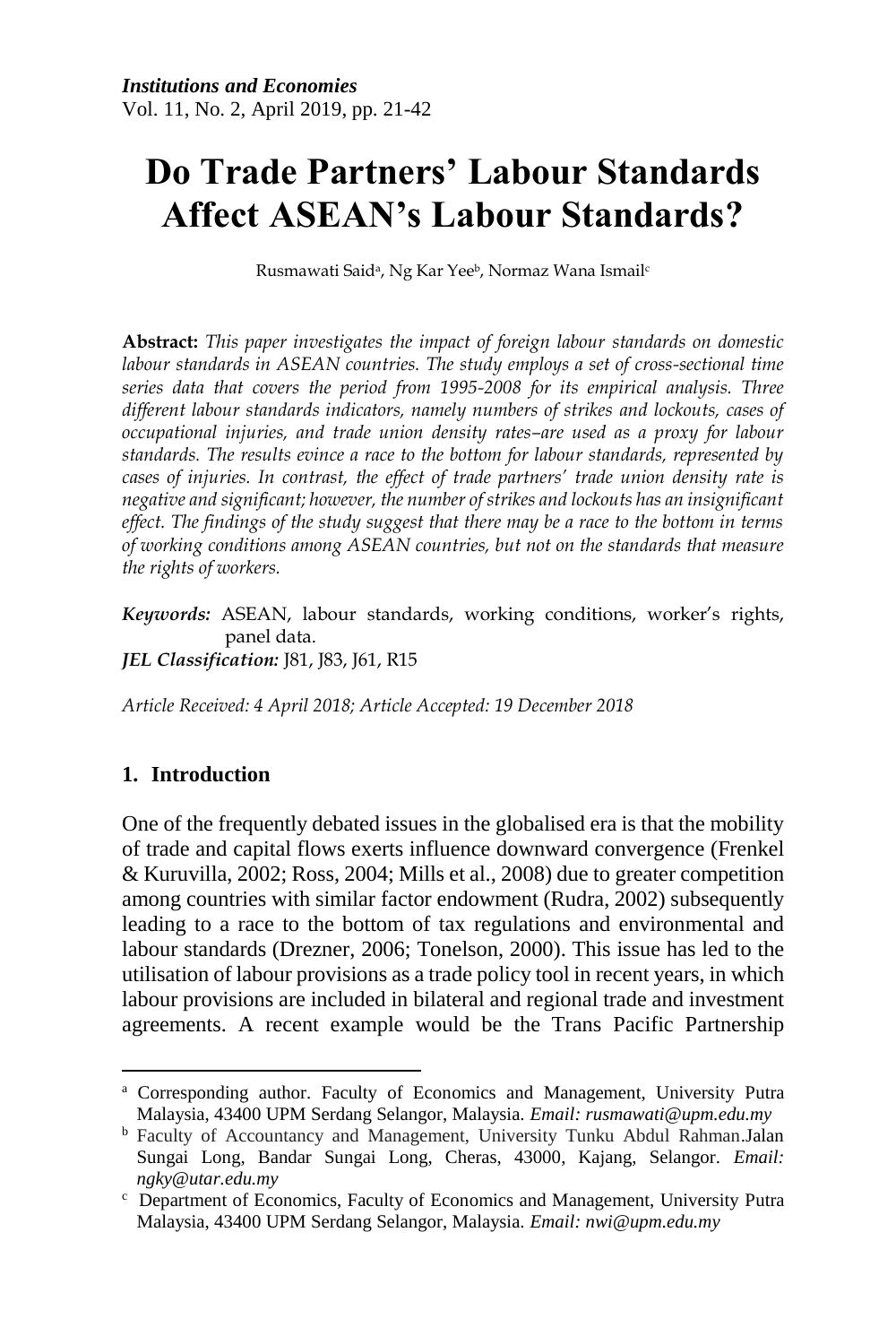Agreement (TPPA) signed by twelve countries in 2016 but was then abandoned by the US in 2017.

A race to the bottom scenario can be defined as a situation in which companies compete with each other to reduce costs by paying the lowest wages or giving workers the worst conditions (Cambridge Dictionary, n.d.). Meanwhile, in the context of welfare economics, Singh and Zammit (2004) view the race to the bottom as a cross-border externality of low labour standards in poor countries for labour in the richer countries. This issue has drawn attention from the International Labour Organisation (ILO), which can be seen through the Preamble to its Constitution notes listed on its website: "[T]he failure of any nations to adopt humane conditions of labour is an obstacle in the way of other nations which desire to improve conditions in their own countries." (ILO, n.d.).

The issue of race to the bottom in labour standards is indeed crucial for all member countries of the Association of Southeast Asia Nation (ASEAN). ASEAN envisions an equitable economic development alongside reduced poverty and socio-economic disparities. The organisation has introduced the ASEAN Economic Community (AEC) Blueprint to achieve this vision. In fact, from 1980 to 2011, ASEAN countries had experienced an increase in their exports.

Low labour cost is considered one of the factors that contribute to the rise in exports from these countries. Most of the member countries such as the Philippines and Indonesia are labour-abundant and have a surplus of unskilled or low-skilled labour (Thorbecke, 2010). This pool of excess labour not only puts downward pressure on wages but also suppresses the labour standards in these countries. Furthermore, the economic benefits of this excess are largely one-sided. As highlighted in the World Employment and Social Outlook (2015), firms tend to enjoy greater economic benefits due to higher productivity, while workers see less of the benefits (in terms of wages).

In order to improve the workers' living standards, governments of ASEAN nations have implemented national minimum wages in their respective countries (refer to Table 1). Although these countries have increased the legal minimum wage, or plan to do so, the statistics shown in Table 1 indicate that the region continues to have significant disparities in wages.

ASEAN aims to be a stable, prosperous, and highly competitive region through a series of economic integration processes that transform the region into a single market and production base. However, this target also implies that the member countries are competing with each other to attract foreign investments and trades that drive economic growth. If a country were to maintain a low level of labour standards, the manufacturers would bear lower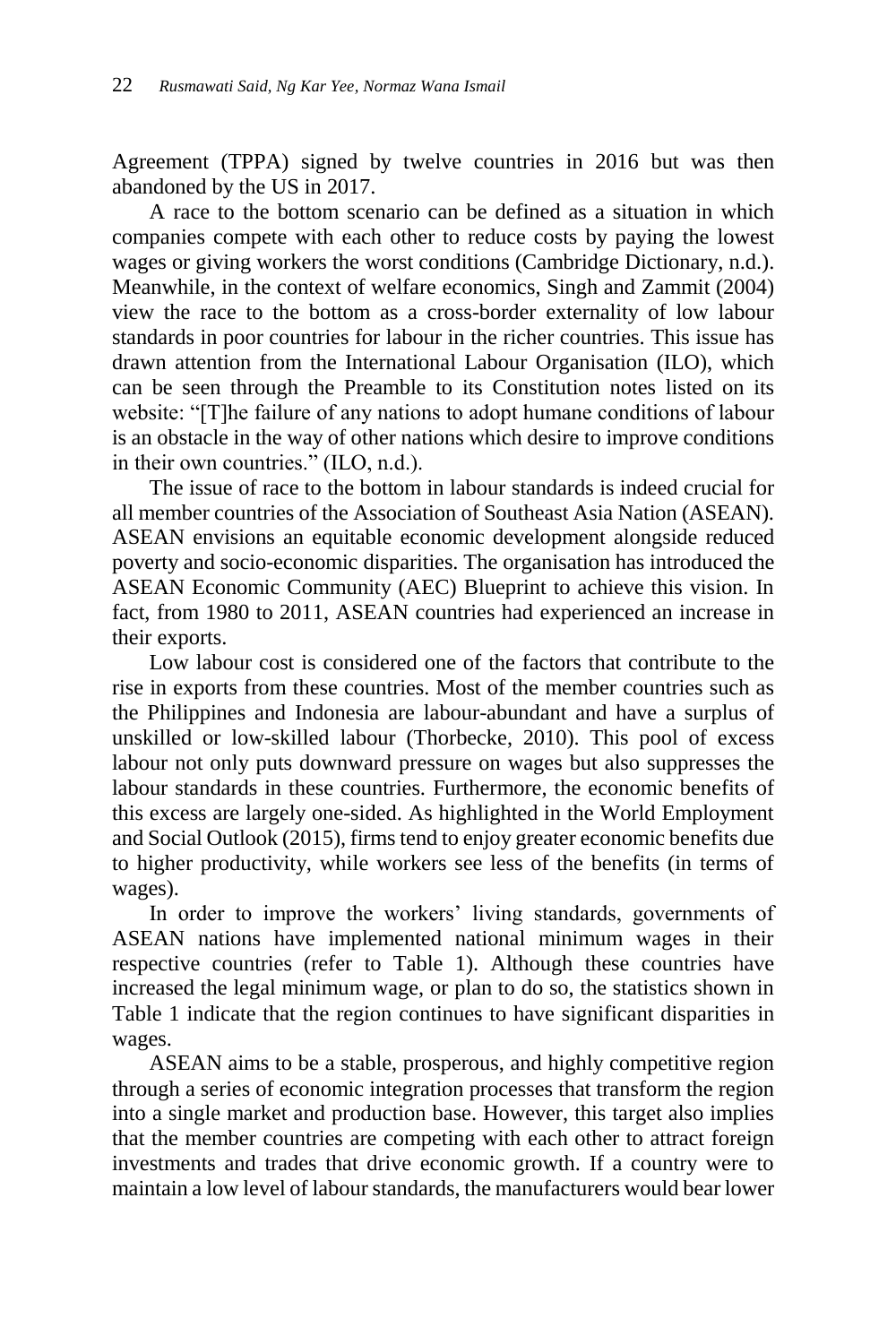production costs, and therefore enjoy a competitive advantage in exporting its outputs.

| <b>Table 1:</b> Legal Minimum Wage in Selected ASEAN Countries |                                                          |                        |  |  |
|----------------------------------------------------------------|----------------------------------------------------------|------------------------|--|--|
| Country/Region*                                                | <b>Monthly Minimum Wage</b><br><b>Daily Minimum Wage</b> |                        |  |  |
|                                                                | In US dollars                                            | In US dollars          |  |  |
| Cambodia                                                       | 5.66 (garment industry)                                  | 170 (garment industry) |  |  |
| <b>Indonesia</b>                                               | 3.42-8.59                                                | 102.74-257.73          |  |  |
| <b>Lao PDR</b>                                                 | 4.33                                                     | 130                    |  |  |
| <b>Malaysia</b>                                                | 7.64-8.30                                                | 229.11-249.03          |  |  |
| <b>Mvanmar</b>                                                 | 3.29                                                     | 98.88                  |  |  |
| <b>Philippines</b>                                             | 4.80-9.61                                                | 144.14-288.30          |  |  |
| <b>Thailand</b>                                                | 9.19-9.85                                                | 276-295                |  |  |
| Vietnam                                                        | $4 - 5.75$                                               | 120-173                |  |  |

\*Notes: Brunei and Singapore do not have a mandatory minimum wage. The reported USD value is based on the exchange rate as of August 1, 2018. With effect from 1 January 2019, Vietnam's minimum monthly wage rate will increase to VND2,920,000- VND4,180,000.

Source: Rastogi (2018)

In view of the competition faced by ASEAN countries from inside and outside the region while they are working hard to achieve the economic goals described in the AEC Blueprint, two research questions arise, both of which relate to the 'race to the bottom' hypothesis: (a) How will the countries respond to the actions taken by their competitors and trade partners in their attempts to increase trade? And (b) what are the consequences of the actions and responses taken by these countries to the individual and regional economy?

Henceforth, this paper investigates the interactions between labour standards among the ASEAN countries and their trade partners both within and outside the region. ASEAN countries have experienced an increase in exports since the 1990s. The ASEAN-5 (Indonesia, Malaysia, Philippines, Singapore, and Thailand) especially has undergone an export-led growth industrialisation process since that period. In the meantime, the newer members, which include Cambodia, Laos, Myanmar, and Vietnam, are in the process of transitioning into the market economy. As each country is in a different stage of economic development, this paper examines the extent of dependency of labour standards between ASEAN-5 countries and their trade partners that include members of the European Union, NAFTA, and East Asian countries by employing annual observations from 1995 to 2008.

The remainder of this article is organised as follows. Section 2 provides a brief literature review on the research issue. Section 3 discusses the estimation model and variables used for the empirical study, as well as the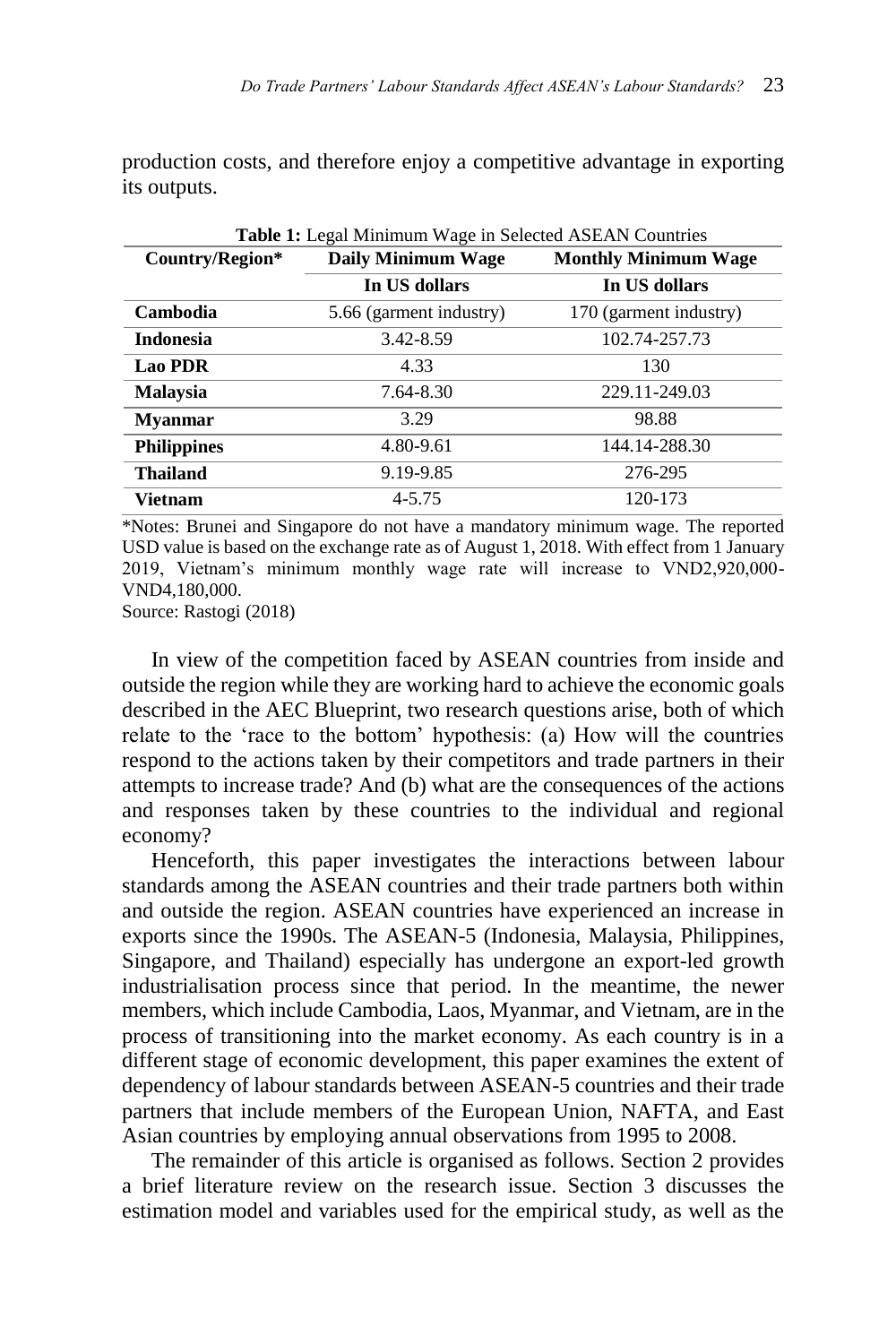source of data. Section 4 presents the estimation results with a detailed interpretation of the estimations. Lastly, a conclusion is drawn based on the findings, and the implications of the study are presented.

# **2. Literature Review**

There is a growing body of literature that examines the occurrence of the race to the bottom in labour standards. These studies offer mixed empirical evidence, which makes debates on the issue open and inconclusive. For instance, two OECD reports (1996, 2000) review this issue and conclude that there is no evidence that the rights of freedom of association are worsened in any of the countries that liberalised trade. The studies discover a positive correlation between successfully sustained trade reforms and improvements in core standards. Other studies perform multivariate tests, revealing no correlation between foreign direct investment (FDI) and labour standards (Rodrik, 1999; Cho, 2002; Jensen, 2006). Two studies even find that openness to trade (Busse, 2004) and FDI inflows (Mosley & Uno, 2007) are positively associated with better labour rights, implying a climb to the top of labour standards.

Labour scholars have singled out several industries that are particularly repressive of workers in the contemporary world economy. These industries include the garment and apparel industries (Ross, 2004), industries operating in illegal and informal markets (Ehrenreich & Hochschild, 2002), and industries established in 'free trade zones' or 'economic processing zones' (EPZ) with minimal labour regulatory standards (Chan & Ross, 2003). Regarding EPZ, Madami (1999) draws an interesting conclusion where the data on EPZ for certain countries not only fail to support the image of a race to the bottom but also show that the opposite is the case. In the study, some countries (Pakistan, Bangladesh, Panama, and Zimbabwe) exempt their EPZs from regulations covering core labour standards. However, this action fails to put pressure on other countries to relax labour standards in their EPZs. In contrast, some countries, including the Dominican Republic and the Philippines, introduce labour standards in their EPZs when none previously existed.

Drezner (2006) suggests that three trends should be observed to determine whether globalisation really does induce a race to the bottom in regulatory standards. First, countries that are more open to trade and investment should have fewer regulations affecting the production costs. Second, there should be a strong negative correlation between capital inflows and a country's standards. Third, when one government lowers its regulatory standards to attract greater investment, other open economies will follow suit.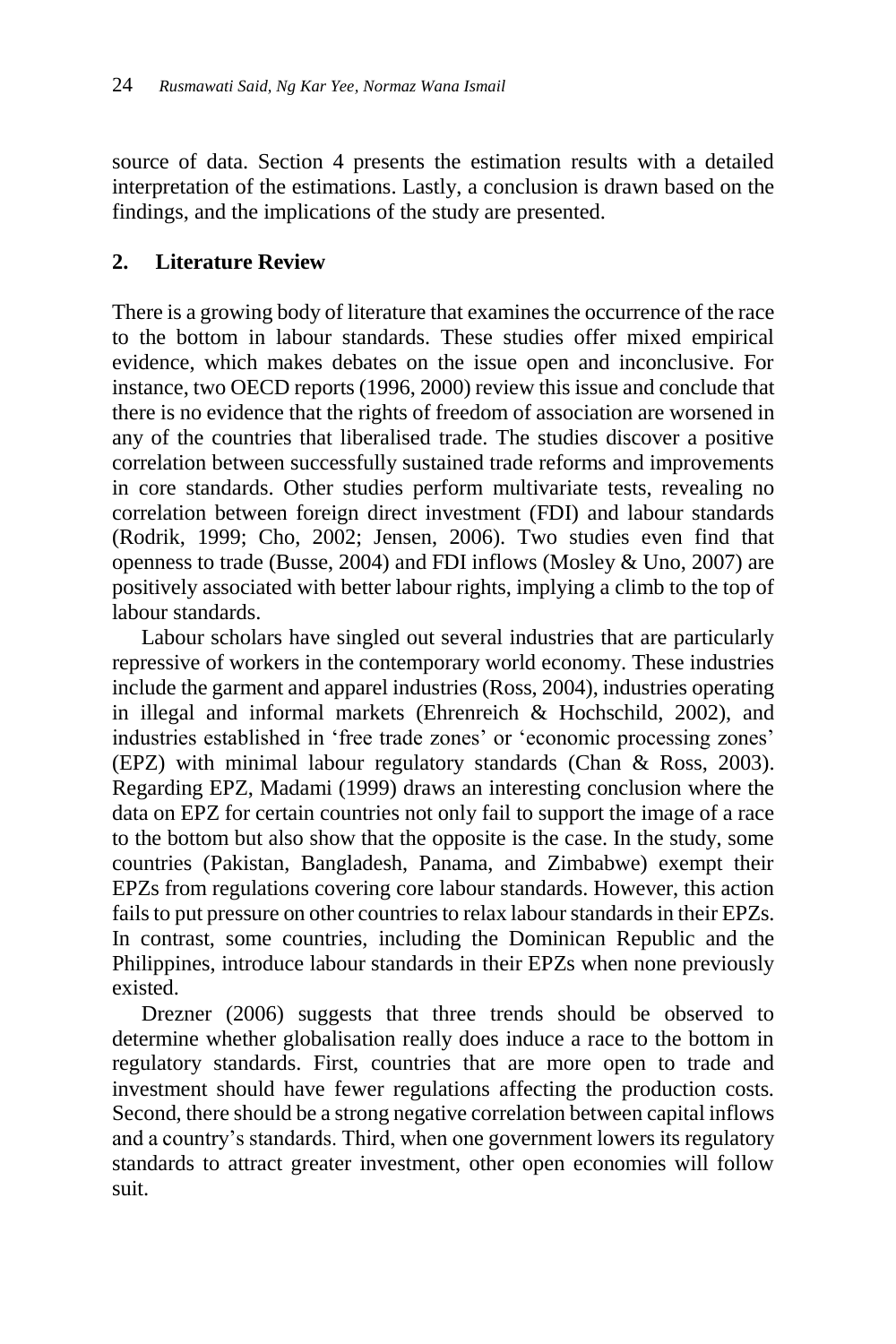Meanwhile, several studies support Drezner's (2006) argument that countries that are more open to trade and investment should have fewer regulations affecting production costs should there be a race to the bottom in regulations. Mosley and Uno (2007) discover that trade openness negatively correlates with workers' rights, evincing a race to the bottom. More importantly, the authors discover evidence for cross-national competition, where national respect for labour rights is strongly related to regional respect for labour rights. This finding indicates that governments may pay attention to what regional peers are doing, parallel with the third pattern suggested by Drezner (2006).

Furthermore, Greenhill, Mosley, and Prakash (2009) learn that labour standards in developing countries are influenced by the labour standards of their exporting destinations, and not by their overall levels of trade openness as claimed by the literature. Olney (2013) draws a similar conclusion when his results show a consistent and significant negative impact of FDI on employment protection. The study also reports a significant positive impact of employment restrictions in the foreign country on the host country's employment protection rules. This result suggests that those countries are competitively undercutting each other's labour standards to attract FDI, conforming to the propositions of the 'race to the bottom' hypothesis.

Dewit, Görg, and Montagna (2009) believe that labour market laws and institutions can affect the flexibility with which firms can adjust output and employment to evolving economic conditions. They find that domestic levels of employment protection discourage outward FDI and act as an anchorage device for domestic industry. Their analysis points out the theoretical possibility of strategic inter-temporal use of labour standards, where low employment protection could be used to attract inward investment to a given location, and could subsequently be raised to lock the investment in.

Evidence presented by Davies and Vadlamannati (2013) is inconsistent with the view of Dewit et al. (2009). They obtain results that exhibit a robust positive significant spatial lag which is consistent with strategic complements in both practices and the combined labour rights index, but less evident in labour laws. They emphasise that this pattern indicates that the competition is less in the institution of standards than in their enforcement. For that reason, there is a race to the bottom which is primarily driven by an unwillingness to enforce rather than regulations.

Moreover, Dewit et al. (2009) conclude that industrialised countries with a large industrial base will be able to sustain high levels of firing costs, but developing countries with a small industrial base may instead have an incentive to pursue flexible labour market policies. Additionally, Chan (2003) and Ross and Chan (2002) state that the increasing competition in the production of goods, particularly in labour-intensive commodities, is not so much North versus South, but rather South versus South. The absence of a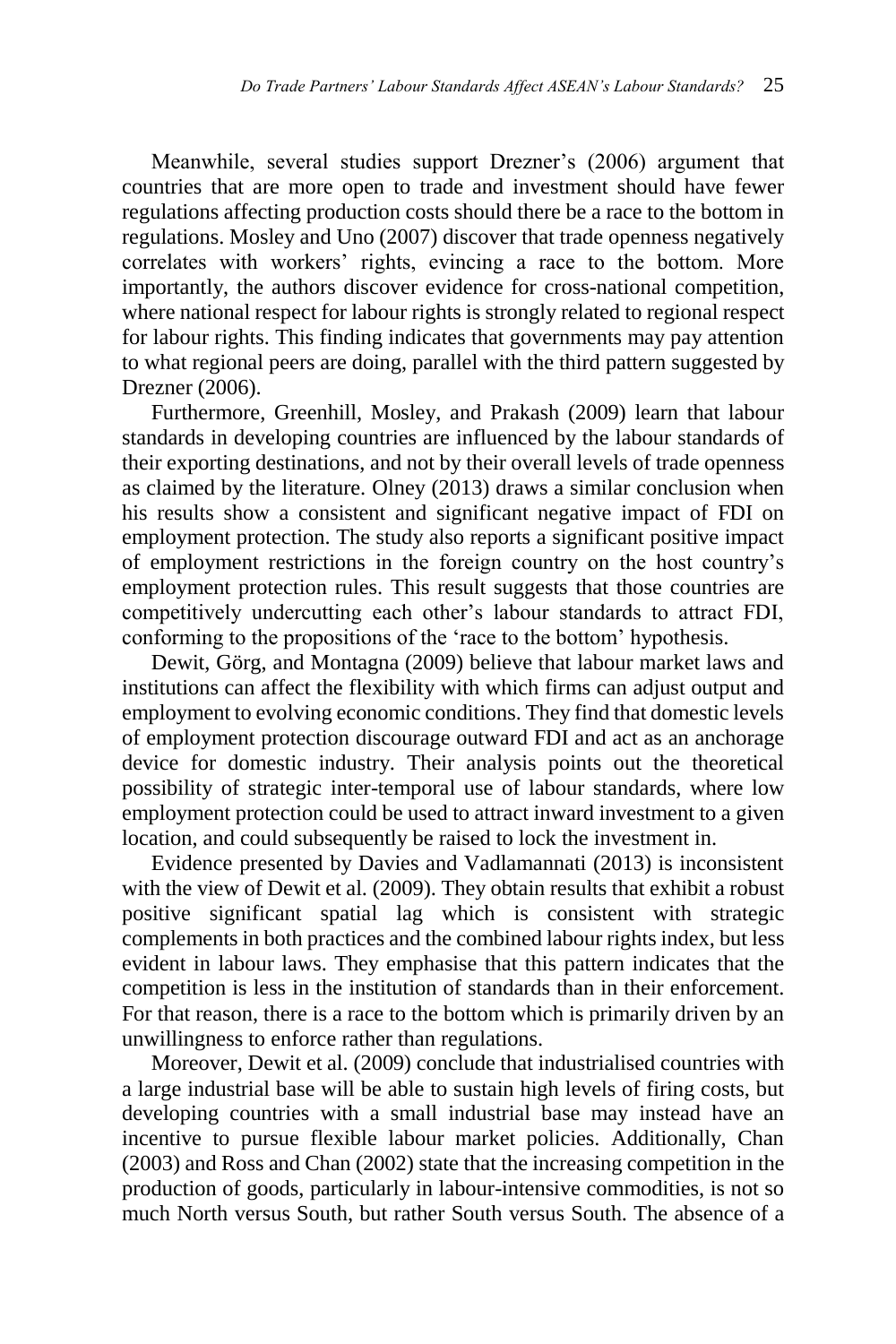mechanism establishing international labour standards is propelling the economies of the South in a race to the bottom in wages and labour conditions (Ross & Chan, 2002).

A study by Kamata (2014) suggests that there is a possibility of labour provisions reducing the trade-promoting effect of regional trade agreements (RTA). The study reveals that middle-income countries are having intensive trade with the partners of RTA that include labour provisions experienced an increase in labour earnings, but the inclusion may reduce their trade, especially when their partners are higher income countries.

Another study that also focuses on the effect of labour provisions in the RTAs is done by Tran et al. (2017). They compare the drafts of the TPPA and European Union-Vietnam Free Trade Agreement (EVFTA). The evidence indicates that a binding labour provision in RTAs is a more effective mechanism for labour reform. Tran et al. (2017) conclude that their enforceability mediates the effects of trade-labour linkages, and thus, the inclusion of labour provisions in RTA as external influence has had a minimal effect in improving labour standards. Also, Giumelli and van Roozendaal (2017) observe that stricter agreement conditions are not correlated with improvement in labour standards. The conclusion drawn based on the findings points into the direction that stricter labour standards clauses included in the RTAs do not guarantee a better outcome if other conditions are not met at the same time.

In sum, the literature no doubt points to a research gap that needs to be filled. It is worthwhile to examine further the 'race to the bottom' hypothesis in the context of a group of developing countries in the same region which have less respect for labour rights, commonly regarded as inefficient in the enforcement of laws, and yet are eager to expand the export share for economic growth and development.

### **3. Model Specification and Data Description**

This paper examines the existence of a race to the bottom of labour standards among ASEAN countries and their trade partners. The study uses a modified model of Olney (2013). Olney's study focuses on the association of labour market flexibility, while this paper is more concerned with the practice of labour rights provision. Furthermore, this paper concentrates on the linkage between trade and labour standards, rather than foreign direct investment.

Based on the theoretical framework discussed in the literature (Figure 1), this study hypothesises that if countries with lower labour standards tend to perform better in their trade, every country should then be incentivised to lower their labour standards slightly below their competitors to gain competitiveness. Thus, the race to the bottom hypothesis predicts that a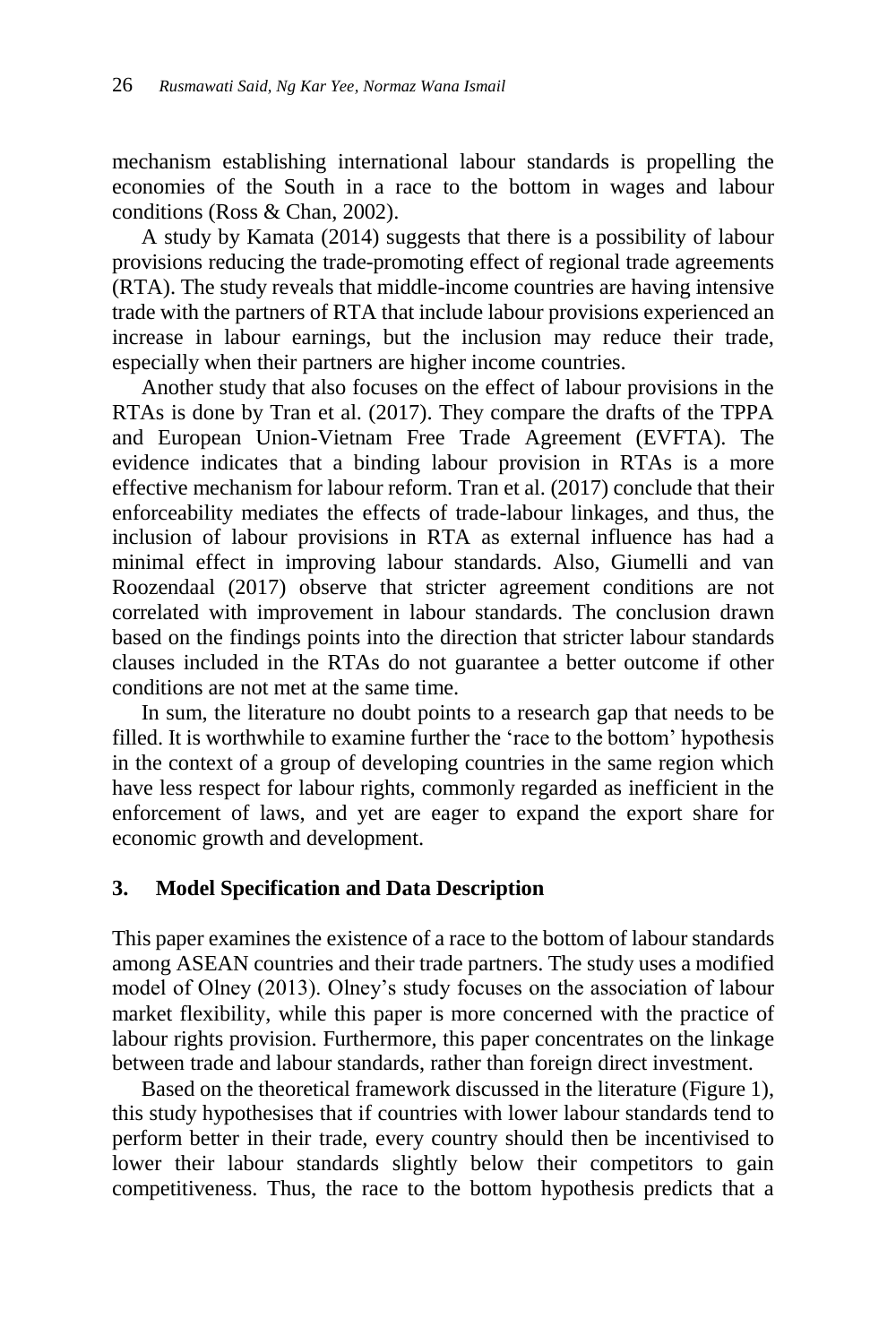country's labour standards will depend on the labour standards implemented by other countries.



**Figure 1:** Conceptual Framework of Race to the Bottom

The hypothesis can be represented by the following econometric specification:

$$
lnLS_{it} = \alpha_0 + \beta_1 lnLS_{jt-1} + \beta_2 lnY_{it-1} + \beta_3 lnTr_{it-1} + \beta_4 lnN_{it-1} + \varepsilon_{it}
$$

where *i* refers to the five ASEAN members as domestic countries (Indonesia, Malaysia, Philippines, Singapore, and Thailand), and *j* refers to their trade partners within and outside ASEAN.

The dependent variable  $LS<sub>it</sub>$  refers to labour standards of domestic countries in year  $t$ , and  $LS_{jt-1}$  refers to labour standards of trade partners in year  $t$ -1.  $Y_{it-1}$  is the national income of domestic countries in year  $t$ -1;  $Tr_{it-1}$  is the trade flows of domestic countries in year *t-1*; *Nit-1* is the population of domestic countries in year *t-1*, and lastly, *εit* is the error term. All variables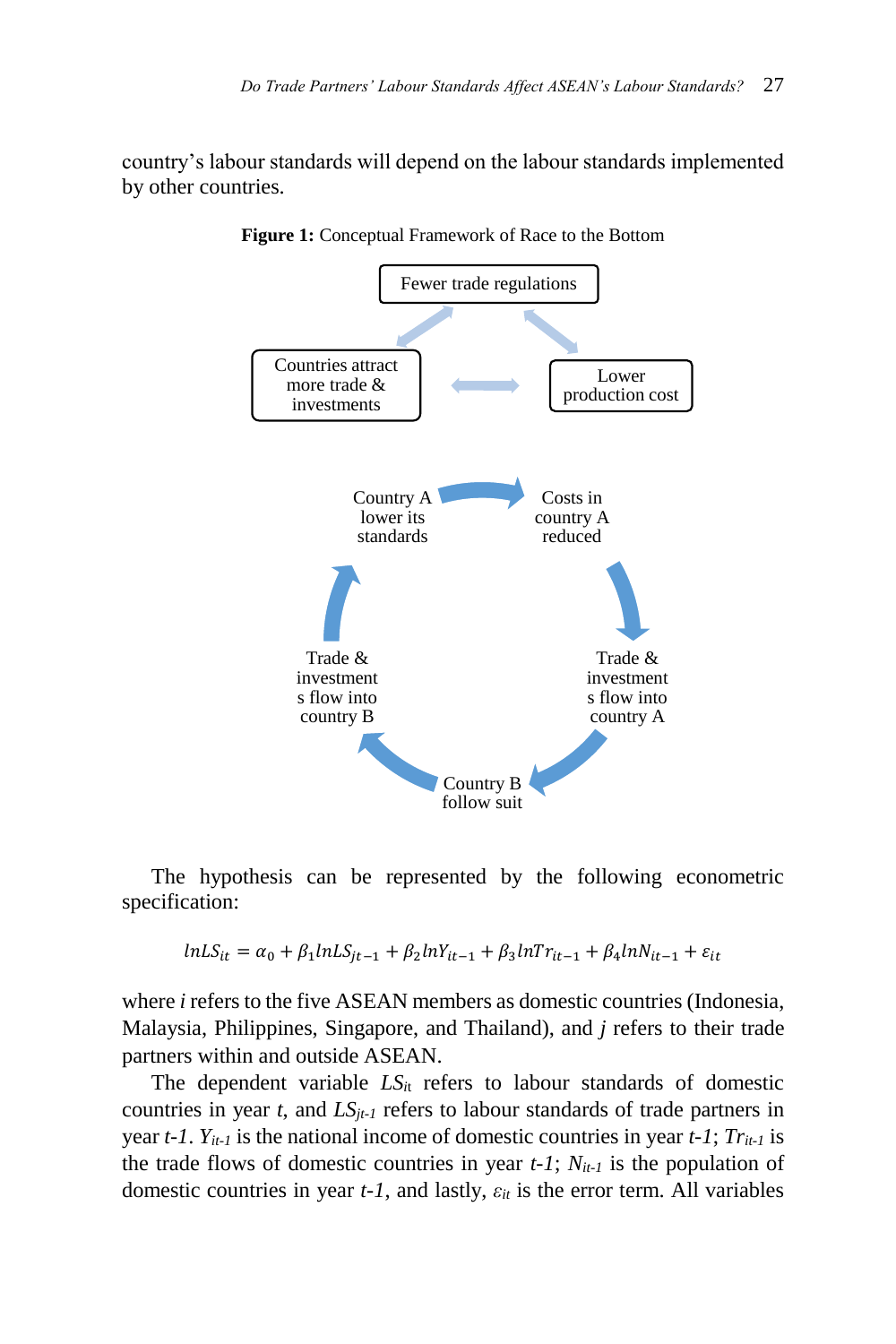are in natural logarithms. The independent variables are lagged to account for the fact that changes in labour standards are not instantaneous.

The coefficient of  $lnLS_{it-1}$  ( $\beta$ <sub>*l*</sub>) is expected to be positive and significant if domestic labour standards depend on the lagged level of trade partners' labour standards. As Drezner (2006) argues, the domestic governments will respond to trade partners' labour standards by adjusting their policies in the same direction as the foreign ones. The coefficient of national income  $(\beta_2)$  is also expected to be positive, as wealthier nations are characterised by greater respect for collective labour rights. Meanwhile, the expected sign for the coefficients of trade  $(\beta_3)$  and population  $(\beta_4)$  is uncertain. Previous studies obtain inconclusive results to explain both the effects of trade openness and population on labour standards. For instance, on the one hand, Rudra (2002) finds that trade openness is positively associated with labour rights, while Mosley and Uno (2007) evince the opposite case. On the other hand, countries with smaller population may make repression easier to carry out (Mosley and Uno, 2007). Yet, a larger population may also indicate a more complex labour market, which brings difficulties to the implementation of labour standards.

This empirical study employs a set of panel data by using annual observations from 1995 to 2008 from a total of 44 countries (including ASEAN-5 and their trade partners) located in different regions (see Appendix A for a list of countries). Level of labour standards is represented by three different indicators, namely (1) numbers of strikes and lockouts in the manufacturing sector (*StrMan*), (2) trade union density rates (*TUD*), and (3) cases of occupational injuries in the manufacturing sector (*InjMan*). The first two indicators capture the labour rights granted to the workers, while the other indicator capture the working conditions workers faced.

The estimation equation also includes three other control variables. The first variable is a proxy of the lagged national income level of domestic countries by using the data of real gross domestic product (GDP) in constant 2005 U.S. dollar prices. The second variable, total exports of the country, is added into the regression to capture the effect of trade flows on the labour standards. Lastly, the study uses the total population as a proxy of the physical size of the countries.

Labour standards data is retrieved from the Labour Statistic Database, International Labour Organisation (LABORSTA). The author obtains the statistics for national income and population from the World Development Indicators (WDI) of the World Bank, whereas trade data is obtained from the United Nations Conference on Trade and Development (UNCTAD).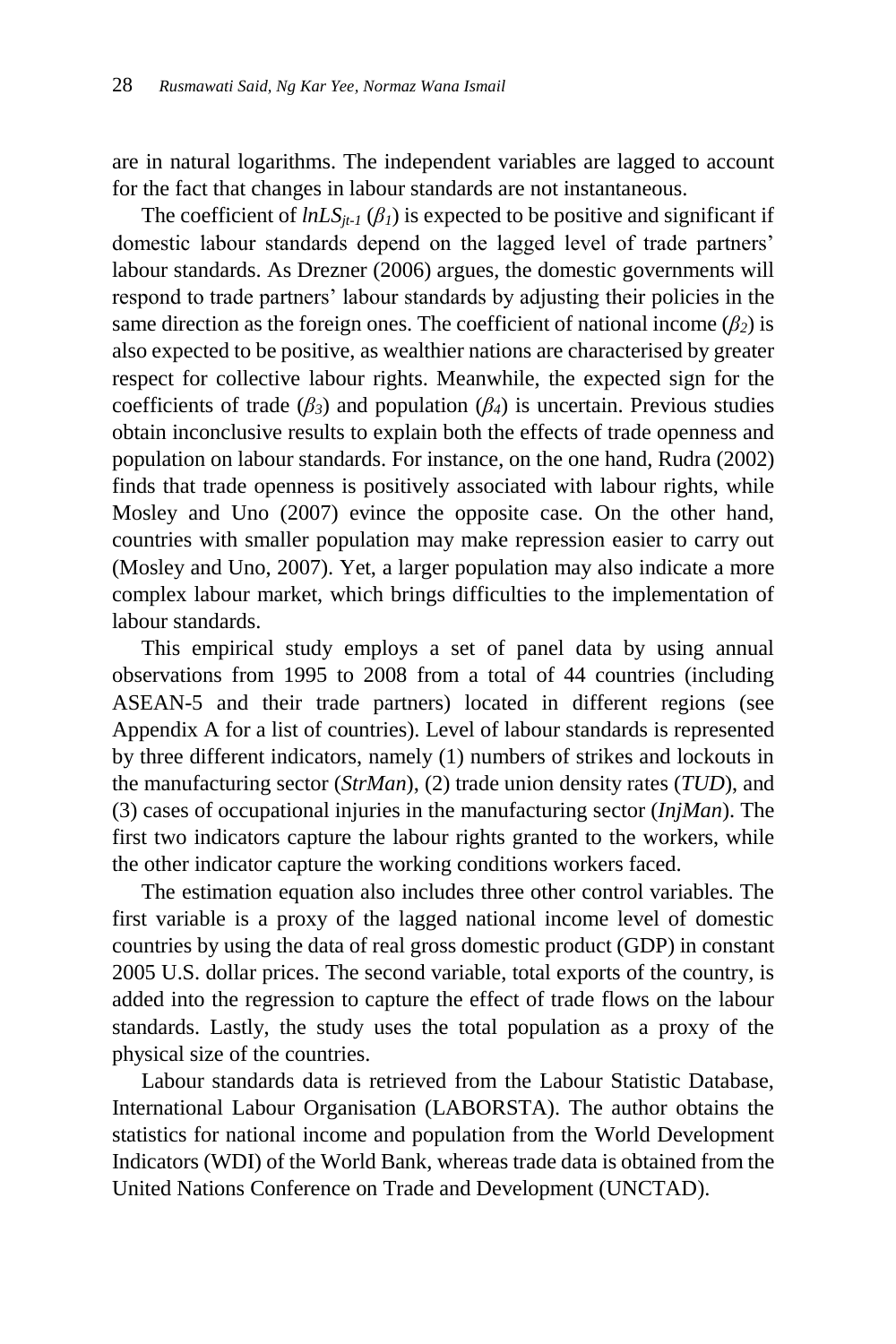#### **4. Estimation Results and Findings**

The study first performs panel data analysis, applying the pooled OLS technique on Eq. (1) using a data set of lagged real GDP (*lnrGDP2005(1)*), lagged total population (*lnPop(1)*), and lagged total exports (*lnEx(1)*). The three indicators of labour standards are added separately into the regression model, and the estimation results are reported accordingly in column 1, Table 2 to Table 4. The sign and significance level change when different labour standards are added in the regression models. Thus, the estimations indicate that the pooled OLS estimators are biased due to the individual effect, and the Breusch-Pagan LM test statistics support this assumption.

Then, this paper proceeds to estimate the models using both random effect and fixed effect techniques. The Hausman test statistics suggest that there are individual-specific effects in the sample; hence, the fixed-effect model would be the most appropriate specification to explain the results obtained in this study. Therefore, the interpretation and discussion are based on the findings from fixed-effect models presented in column 3 in Tables 2 to  $4$ .

| <b>Table 2.</b> Kesulis of Tibel in Eabour Blandard (130, 01 Blines, <i>mpu mum</i> |                   |                      |                     |  |
|-------------------------------------------------------------------------------------|-------------------|----------------------|---------------------|--|
|                                                                                     | <b>Pooled OLS</b> | <b>Random Effect</b> | <b>Fixed Effect</b> |  |
| $lnStrMan_i(1)$                                                                     | 0.00049           | 0.00049              | 0.0085              |  |
| lnrGDP2005(1)                                                                       | $-0.00075$        | $-0.00075$           | 1.5965***           |  |
| lnPop(1)                                                                            | $0.3278***$       | $0.3278***$          | $-6.4108***$        |  |
| lnEx(1)                                                                             | $-1.3422***$      | $-1.3422***$         | $-0.9513***$        |  |
| Constant                                                                            | 20.3237***        | 20.3237***           | 88.0529***          |  |
| Breusch-Pagan LM Test, $\chi^2$                                                     |                   | $27.57***$           |                     |  |
| Hausman Test                                                                        |                   |                      | 122.09***           |  |
| No. of Obs.                                                                         | 1138              | 1138                 | 1138                |  |

**Table 2:** Results of ASEAN Labour Standard (No. of Strikes, *lnStrMani)*

Note: \*, \*\*, \*\*\* represents significance level of 10%, 5%, and 1% respectively. *(1)* refers to one period lagged value (*t*-1) and *j* indicates the trade partners' labour standards while *i* indicates the domestic labour standards.

**Table 3:** Results of ASEAN Labour Standard (Cases of Injuries, *lnInjMani*)

|                                 | <b>Pooled OLS</b> | <b>Random Effect</b> | <b>Fixed Effect</b> |
|---------------------------------|-------------------|----------------------|---------------------|
| lnInjMan <sub>i</sub> (1)       | 0.0006            | $0.1418***$          | $0.1097***$         |
| lnrGDP2005(1)                   | $-0.0487***$      | 0.0918               | $6.8236***$         |
| lnPop(1)                        | $0.723***$        | $-0.0102$            | $-14.0043***$       |
| lnEx(1)                         | $-0.0079$         | $-0.3473***$         | $-1.25***$          |
| Constant                        | $-1.5294$         | 12.2135***           | 96.95***            |
| Breusch-Pagan LM Test, $\chi^2$ |                   | 355.83***            |                     |
| Hausman Test                    |                   | $915.02***$          |                     |
| No. of Obs.                     | 814               | 814                  | 814                 |

Note: \*, \*\*, \*\*\* represents significance level of 10%, 5%, and 1% respectively. (1) refers to one period lagged value  $(t-1)$  and j indicates the trade partners' labour standards while i indicates the domestic labour standards.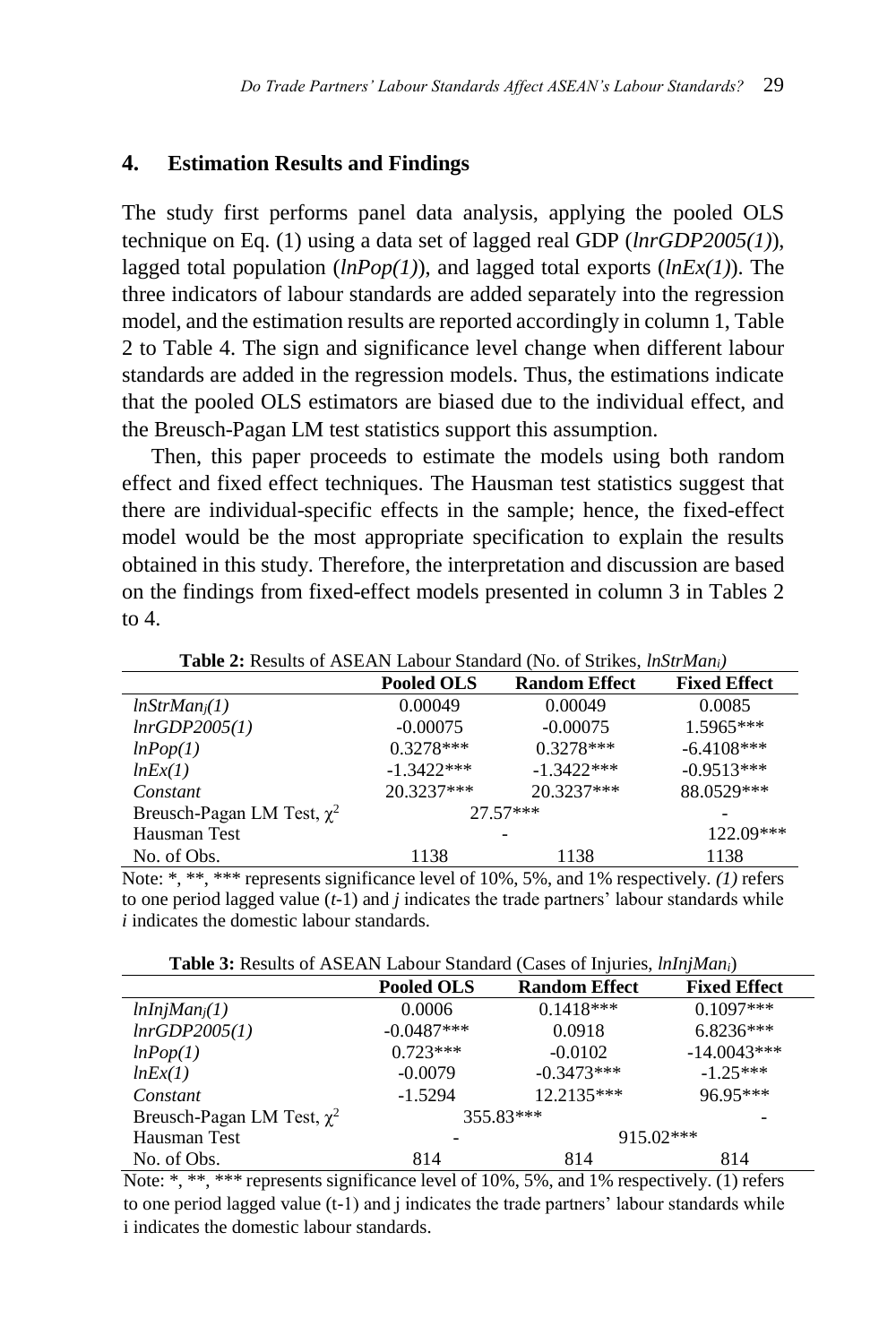|                                 | <b>Pooled OLS</b> | <b>Random Effect</b> | <b>Fixed Effect</b> |
|---------------------------------|-------------------|----------------------|---------------------|
| ln TUD <sub>i</sub> (1)         | $-0.0089$         | $-0.0089$            | $-0.28***$          |
| lnrGDP2005(1)                   | $-0.3199*$        | $-0.3199*$           | $1.537***$          |
| lnPop(1)                        | $-0.2737***$      | $-0.2737***$         | $-4.3206***$        |
| lnEx(1)                         | $-0.5494***$      | $-0.5494***$         | $-0.3953***$        |
| Constant                        | 25.3686***        | 25.3686***           | 45.2209***          |
| Breusch-Pagan LM Test, $\chi^2$ |                   | $10.00***$           |                     |
| Hausman Test                    |                   |                      | $67.27***$          |
| No. of Obs.                     | 633               | 633                  | 633                 |

| Table 4: Results of ASEAN Labour Standards (Trade Union Density, <i>lnTUDi</i> ) |
|----------------------------------------------------------------------------------|
|----------------------------------------------------------------------------------|

Note: \*, \*\*, \*\*\* represents significance level of 10%, 5%, and 1% respectively. *(1)* refers to one period lagged value (*t*-1) and *j* indicates the trade partners' labour standards while *i* indicates the domestic labour standards.

The analysis first estimates the model using the number of strikes and lockouts in the manufacturing sector (*lnStrMani*) as the indicator of labour standards in ASEAN. The study obtains a positive but insignificant coefficient, which implies that there will be more strikes and lockouts activities carried out in the domestic manufacturing sectors when these activities increase in their counterparts abroad. Ross (2006) argues that rights and alliances have helped to sustain the Mexican workers' struggle in the face of potentially mobile and hostile capital in the garment industry. A similar incident also occurred in an Indonesian garment manufacturer, known as PT Sinar Apparel International, in 2005. Under pressure from the Congress of Indonesia Unions Alliance, which is supported by the International Textile, Garment, and Leather Workers' Federation and international brands sourcing from the factory, the factory was eventually forced to reinstate a dismissed union leader, cease all anti-union harassments, and reach a collective bargaining agreement with the union (International Trade Union Confederation *ITUC* 2007). Hence, the positive correlation between domestic and trade partners' strike activities suggests that unions in ASEAN may be inspired by and learn from their alliances in neighbouring countries. However, the magnitude of the influence of their counterparts is small and insignificant.

The result reveals that cases of injuries in the manufacturing sector *lnInjMan<sub>i</sub>* reported in trade partners' countries have a significant positive effect on the domestic countries (as shown in column 2, Table 3). More frequent workplace injuries in the trade partners' manufacturing sector (a deterioration in the working conditions) signal a decrease in the level of labour standards in foreign countries. There is a possibility that domestic manufacturers are neglectful in the prevention of workplace accidents as a response to the lax labour standards taking place in their foreign counterparts. Thus, the positive association of the variable suggests that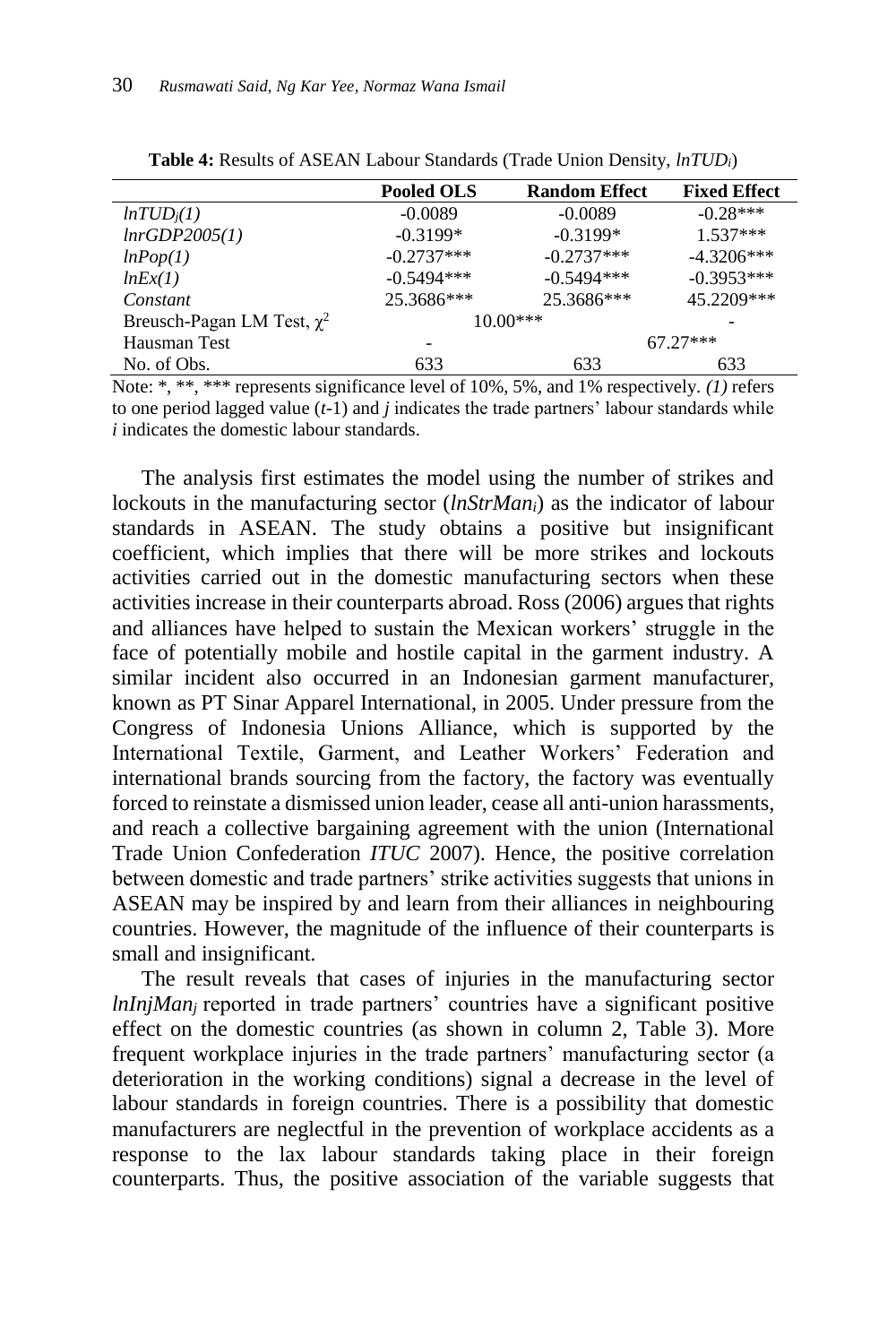domestic labour standards do depend on trade partners' standards, and it also supports the hypothesis of the race to the bottom.

Last but not least, the study replaces the indicator of labour standards with trade union density rates (*TUD*) into the regression model. Interestingly, the evidence shows that the trade union density rates in trade partners' countries assert significant negative impact on the domestic variable, supporting the 'race to the bottom' hypothesis. This scenario could be due to a steady declining pattern in the 1990s found in most Asian countries (Kuruvilla et al.*,* 2002). Furthermore, the governments of ASEAN countries generally do not encourage trade union activities, as can be seen from the clauses stated under the labour laws of respective countries (Amante, 2003). For instance, in Thailand, only two types of union are allowed: unions formed in a single company and those formed by employees in the same trade who do not necessarily have the same employer (ITUC, 2011).

The estimated coefficients of national income are positive and significant in all the models, and this result is similar to the finding reported by Busse (2004), who observes that income level is the most important factor in explaining differences among union rights. The positive association between national income and labour standards means that increased national income induces improvement in labour standards, which are represented by numbers of strikes and trade union density rates (as shown in Tables  $2 \& 4$ ), consistent with the assumption where wealthier nations have greater respect to collective labour rights.

However, the positive correlation between national income and cases of injuries tells us a different story. The evidence in Table 3 shows that more workplace accidents are reported when there is an increase in national income. Malaysia has recorded an increase in GDP (constant 2005 prices) from US\$178.7 billion in 2010 to US\$198.6 billion in 2012 (World Bank, (2013). During the same period, there was also an increase in the cases of occupational injuries in the manufacturing sector, as reported by the Department of Occupational Safety and Health (2013), from 1714 cases in 2010 to 1722 cases in 2012.

The estimated coefficients show that the size of the population is negatively associated with labour standards, measured by numbers of strikes and trade union density rates. These estimates mean that the larger the population of a country, the lower the level of labour standards. As evident in a report compiled by Hayter and Stoevska (2011), the trade union density rate as the proportion of total employment for Malaysia in 2007 was 7.6%, which was higher than the Philippines (1.7%) and Thailand (1.4%), both of which are more populous than the former.

Among the factors listed in Serrano (2005) that lead to a smaller number of "organisable" workers, such as competition and capital mobility, the rise of cross-border production networks combined with outsourcing, and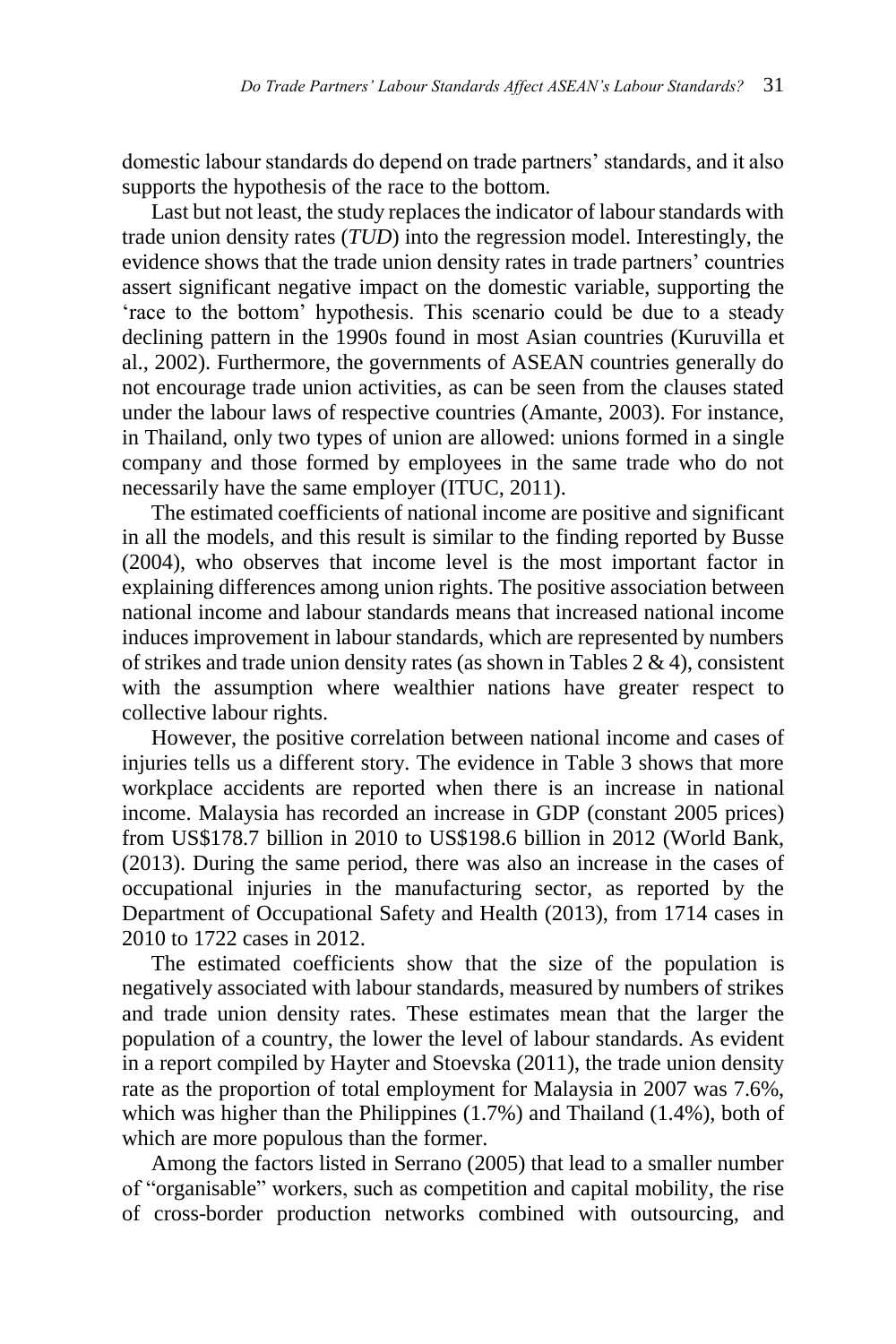contraction of the manufacturing sector and expansion of the services sector, are common phenomena found in ASEAN countries. Thus, the argument supports the assumption that larger population creates a complex labour market, where competition among workers to sustain their jobs will, in turn, give manufacturers the chance to ignore the provision of labour rights.

The study obtains an interesting result for the relationship between population and cases of injuries reported in the manufacturing sector. The negative estimated coefficient of population indicates a drop in workplace accidents when there is an increase in the size of the population. Studies by Hymel et al. (2011) and Seabury et al. (2005) provide a hypothesis that could explain this finding. The authors describe that the workplace is connected to the home and to the physical communities in which workplaces exist; thus, health behaviours extend across all three environments. Therefore, if the individual behaviour at work is difficult to distinguish from behaviour away from work, then healthy lifestyle habits cultivated at home could stimulate safety awareness across workplaces through the expansion of the population. The negative correlation between total exports of domestic economies and labour standards (measured by numbers of strikes and trade union density) indicates that the increased competition in the export market leads to the reluctance of exporters to enforce their existing labour rights in order to reduce their costs of production (Greenhill, Mosley, and Prakash, 2009). Meanwhile, the number of injuries reported in the manufacturing sector declines as a result of increased exports. There are two possible explanations for the contradictory findings. Firstly, it suggests that manufacturers are more concerned to the individual rights, supporting the conclusion drawn by Caraway (2009), who observes that labour laws in democracies offer stronger individual labour rights than in non-democracies. The author also finds that the right to strike is the least respected in East Asian countries. Furthermore, several ITUC reports indicate that multinational enterprises (MNEs) and local suppliers have repeatedly participated in collective bargaining processes in bad faith, and used tactics such as intimidation, harassment, and dismissal to impede union activities (ITUC, 2007, 2010, 2011 & 2012a&b).

The second explanation is the interplay of two of the three distinct "logics of action" demonstrated by Frenkel and Kuruvilla (2002). The evidence suggests that the logic of competition, referring to initiatives taken accordingly by capital seeks to maximise profits, is the dominant logic in ASEAN countries. Consequently, the logic of employment-income protection, where labour attempts to limit employer action that adversely affects workers' ability to generate a continuing stream of socially acceptable rewards, kicks in.

To check the robustness of the findings, this paper performs two sets of sensitivity analysis. In the first sensitivity analysis, all the labour standards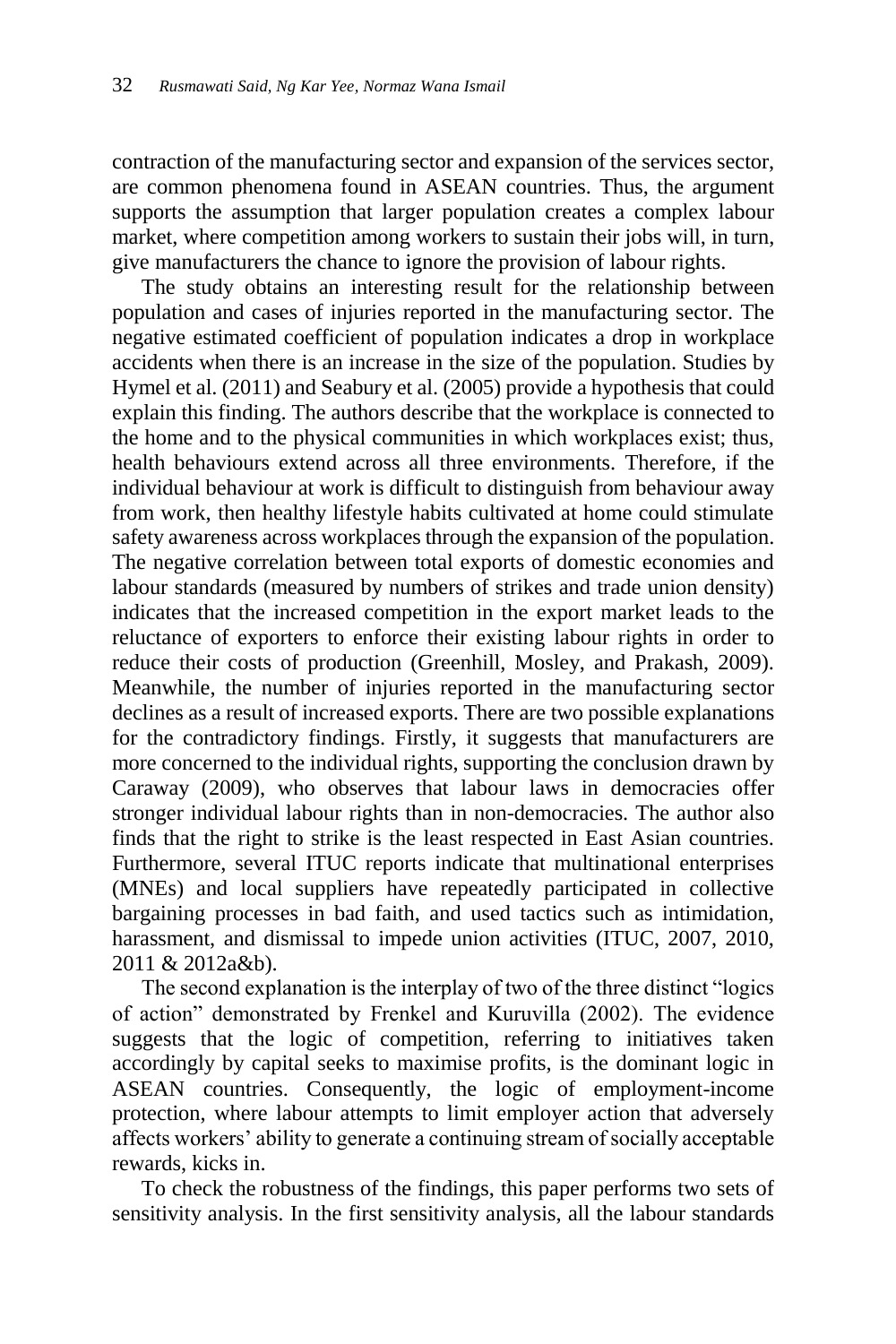indicators are replaced with another set of statistics, which are number of strikes in all economic sectors (*StrTotj*), cases of injuries in all economic sectors (*InjTot<sub>i</sub>*), and the number of trade unions established in the economy  $(TU_i)$ . The sensitivity analysis results presented in Table 5 reveal that the coefficient of *StrTot<sub>i</sub>* remains positive and insignificant, but the coefficients for cases of injuries and trade union change. The coefficient of *InjTot<sup>j</sup>* appears to be negative and insignificant, while the coefficient of  $TU<sub>j</sub>$  is positive and insignificant. These results are different from the one shown in Table  $2 - 4$ .

The variances obtained in Table 5 highlight a noteworthy issue: ASEAN countries are perhaps more concerned about the contributions from the manufacturing sector due to industrial reforms in recent decades. There is a significant effect from trade partners' labour standards when the study uses indicators specified for the manufacturing sector. For example, the cases of injuries, *lnInjManjt(1)*, as shown in Table 3. However, when the indicator is replaced with cases of injuries in all economic sectors (*InjTot*), the result changes and trade partners' labour standards have no significant effect on ASEAN's labour standards.

|                           | <b>Dependent Variable</b> |                              |                  |
|---------------------------|---------------------------|------------------------------|------------------|
|                           | (1)<br><b>InStrTot</b> i  | (2)<br>lnInjTot <sub>i</sub> | (3)<br>$ln TU_i$ |
| lnStrTot <sub>i</sub> (1) | 0.0429                    |                              |                  |
| lnInjTot <sub>i</sub> (1) |                           | $-0.0031$                    |                  |
| $ln TU_i(1)$              |                           |                              | 0.0141           |
| lnrGDP2005(1)             | $-1.9184***$              | 7.0585***                    | $-1.8846***$     |
| lnPop(1)                  | $-6.32***$                | $-12.6458***$                | 3.8937***        |
| lnEx(1)                   | $-0.1387$                 | $-1.3934***$                 | $0.428***$       |
| Constant                  | 166.289***                | 72.1625***                   | $-18.8304***$    |
| No. of Obs.               | 1004                      | 1176                         | 573              |

| Table 5: Results of Fixed Effect Model (Sensitivity Analysis) |  |  |  |
|---------------------------------------------------------------|--|--|--|
|                                                               |  |  |  |

Note: \*, \*\*, \*\*\* represents significance level of 10%, 5% and 1% respectively.

| <b>I able 0.</b> Nesults of Fixed Effect Model (Selisitivity Alialysis) |                           |               |              |  |
|-------------------------------------------------------------------------|---------------------------|---------------|--------------|--|
|                                                                         | <b>Dependent Variable</b> |               |              |  |
|                                                                         | (1)                       | (2)           | (3)          |  |
|                                                                         | <i>InStrMani</i>          | $lnInjMan_i$  | $ln TUD_i$   |  |
| $lnStrMan_i(1)$                                                         | 0.036                     |               |              |  |
| lnInjMan <sub>i</sub> (1)                                               |                           | $0.391***$    |              |  |
| ln TUD <sub>i</sub> (1)                                                 |                           |               | $-0.0694$    |  |
| lnrGDPpc2005(1)                                                         | $-0.335***$               | $2.3446***$   | $0.9092**$   |  |
| lnLFPR(1)                                                               | $2.039***$                | 8.3173***     | $-3.5744***$ |  |
| lnTotTrade(1)                                                           | $-1.4459***$              | $-0.7879***$  | $-1.1103***$ |  |
| Constant                                                                | 22.9182***                | $-35.1562***$ | 31.1982***   |  |
| No. of Obs.                                                             | 1138                      | 814           | 633          |  |

**Table 6:** Results of Fixed Effect Model (Sensitivity Analysis)

Note: \*, \*\*, \*\*\* represents significance level of 10%, 5% and 1% respectively.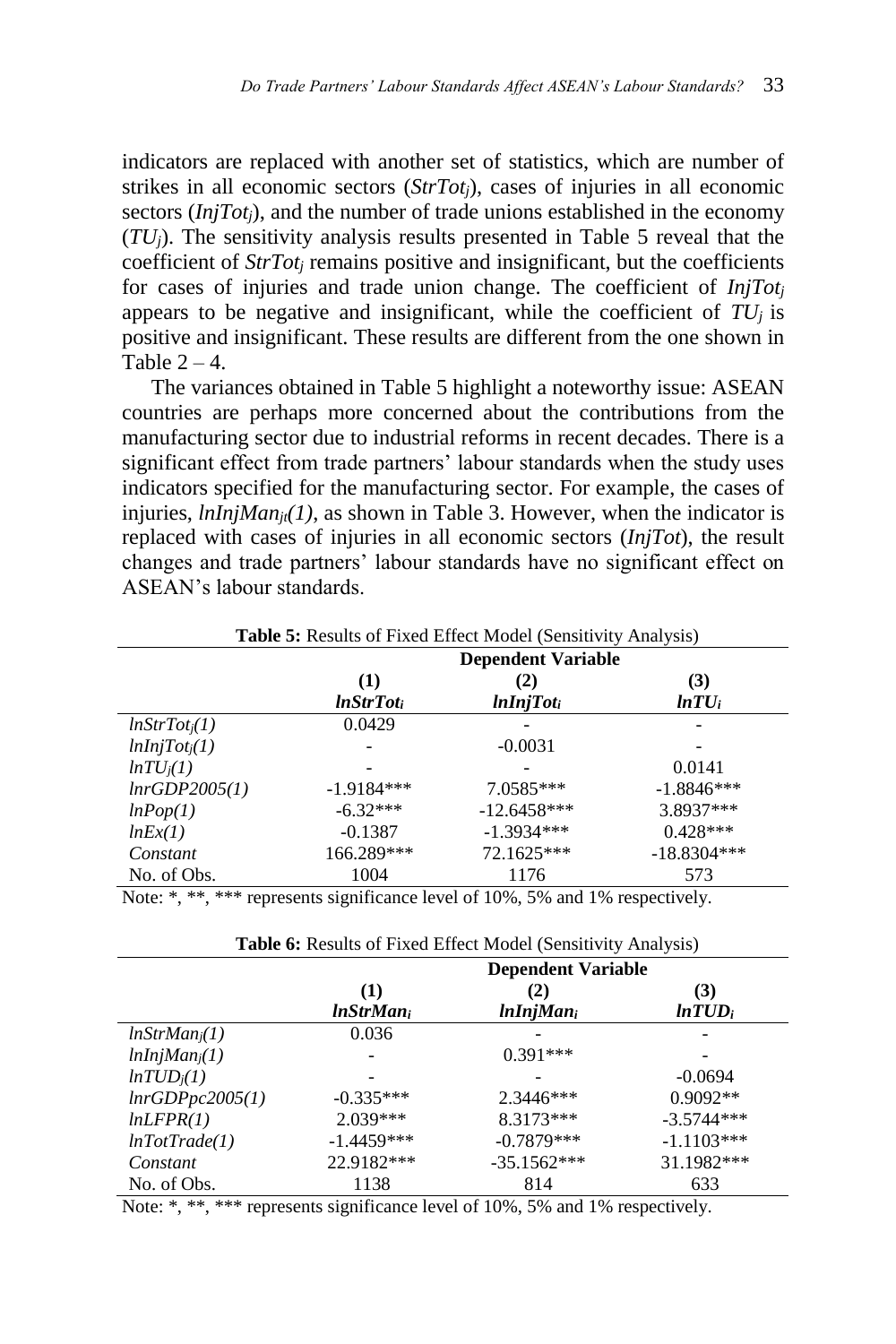Moreover, this study also conducts a sensitivity analysis by replacing another set of data for the explanatory variables and reports the results in Table 6. Specifically, the sensitivity analysis uses real GDP per capita at constant 2005 prices (*lnGDPpc2005*) to proxy the national income (Mosley & Uno, 2007), the ratio of total trade to GDP (*lnTotTrade*) as a proxy for trade, and labour force participation rate (*lnLFPR*) as a proxy of the physical size of a country (Davies & Vadlamannati 2013).

The signs and significance level of the labour standard coefficients do not change drastically. The *lnStrMan<sup>j</sup>* remains positive but insignificant, while *lnInjMan<sub>i</sub>* remains positive and significant in the sensitivity analysis. However, the *lnTUD<sup>j</sup>* appears to be positive and insignificant. These findings indicate that the labour standards variables are not sensitive to the control variables used in the estimation process.

In contrast to the robustness of labour standards variables in the sensitivity analysis, the estimated coefficients of explanatory variables provide interesting evidence. The estimated coefficients of national income and trade variables exhibit no difference in terms of the carried sign and significance level, except that the estimated coefficient of income is negatively significant when *lnStrMan* is the proxy of labour standards (shown in column 1, Table 6). Meanwhile, *lnTotTrade* enters into all models with a negative sign and strongly significant, which implies that trade openness negatively correlates with labour standards.

Nevertheless, when labour force participation rate (*lnLFPR*) is used to proxy population in the analysis, the results show that the sign of estimated coefficient changes from negative to positive in the models where labour standards are represented by the number of strikes (column 1) and cases of injuries (column 2). On the one hand, there is a positive association between the labour force participation rate and the number of strikes. A higher participation rate may make it easier for unions to call for a strike as they may gain more consensus and support from the larger pool of workers joining the strike. On the other hand, the fact that the labour force participation rate positively correlates with cases of injuries means that there is an increased possibility of workplace accidents due to the larger workforce.

Overall, the national income has a positive effect on the provision of collective rights, which means wealthier countries respect labour rights more. This finding is similar to that of Dewit, Görg, & Montagna (2009), that industrialised countries with a large industrial base will be able to sustain high levels of firing costs. However, developing countries with a smaller industrial base may be incentivised to pursue flexible labour market policies. Furthermore, this study finds that labour rights are lower in a country that is more open to trade and is larger in physical size. This finding suggests that competitions existing among manufacturers and workers may cause workers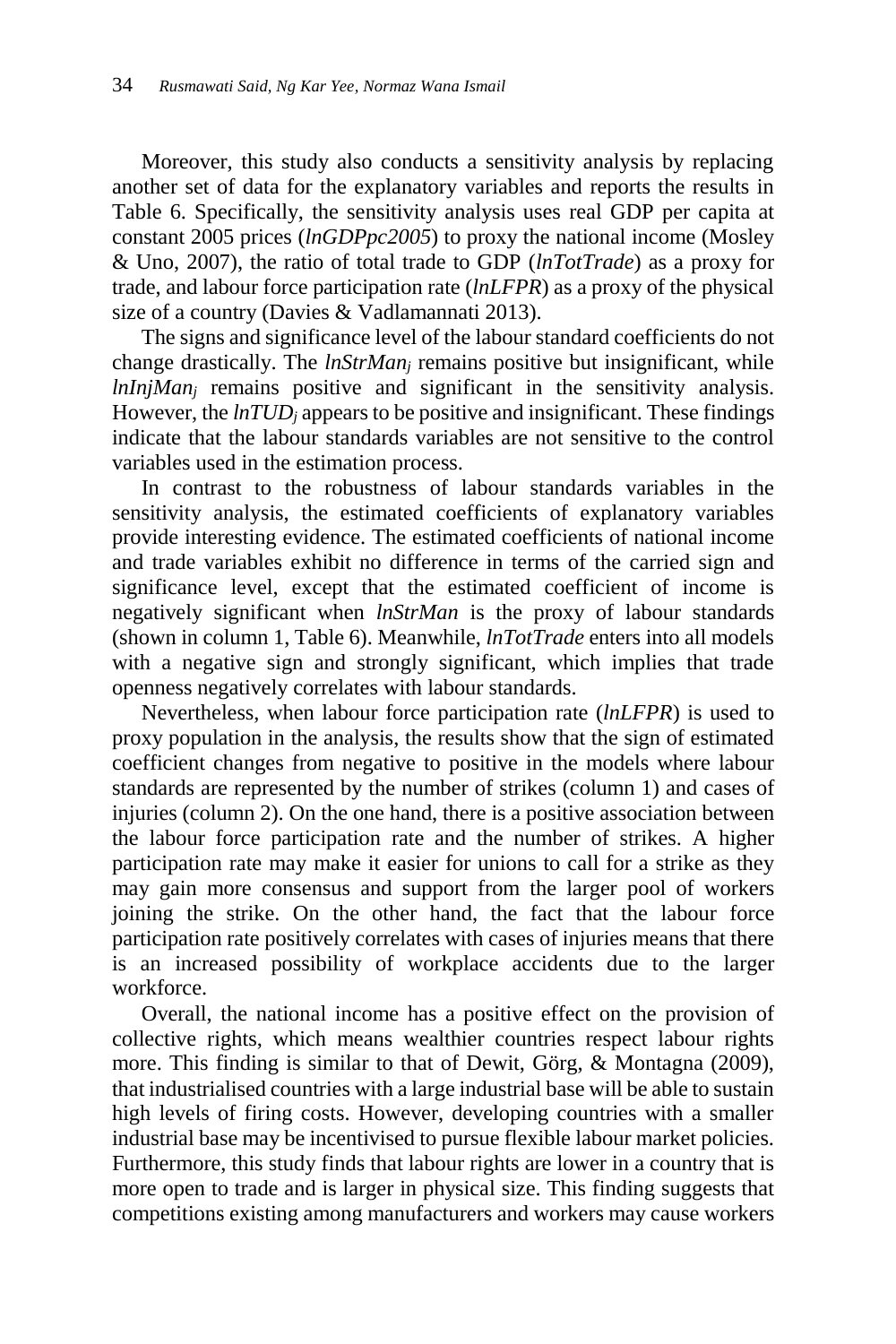to give up their rights to secure a job voluntarily. Strikingly, both the degree of trade openness and size of the population impose the opposite influence on working conditions, despite the occurrence of suppressed labour rights. The estimates imply that an increase in trade openness and population size lead to a decrease in the cases of injuries. This situation could be partly due to the structural changes experienced by ASEAN countries in recent decades, where the region successfully attracted FDI and multinational corporations (MNCs) to set up their operations in the countries.

ASEAN countries have a large number of supply chain factories for the MNCs that outsource their production in developing countries, seeking for lower production costs. These MNCs are monitored by the public back in their home countries, and they are mainly concerned about their discriminatory behaviours or abuses of workers. Thus, MNCs are responsible for the labour practices and human rights violations of their foreign subcontractors (Spar, 1999), and require contractors to comply with corporate codes of conduct aimed to improve working conditions. Different types of codes and monitoring not only have different effects on the enforcement of labour rights (Rodriguez-Gravito, 2005). Locke, Qin, and Brause (2007) further emphasise that the combination of monitoring for compliance with corporate codes of conduct and other interventions focused on tackling some root causes of poor working conditions could improve working conditions considerably.

## **5. Conclusion**

Based on the findings, this study concludes that the ASEAN governments need to re-examine the investment and trade regulations that link to their labour policies. For instance, governments should respect the workers' rights and provide them with the freedom to organise and bargain collectively. Besides, governments should not restrict workers from conducting strikes, pickets, or boycotts to express their grievances with the excuse that these activities would impede productions and exports. Preferably, such activities should be seen in a broader perspective, wherein allowing workers to exercise their given rights reflects higher labour standards.

Meanwhile, employers should not view the trade union as a rival; instead, trade unions can act as a bridge that facilitates communication between workers and management. An enterprise-level trade union is expected to be able to encourage cooperation between workers and management, resulting in more efficient working practices and improved financial performance. In return, firms would then share the financial surplus with workers through better wages and conditions. This approach has been used in Britain, though its results were not as fruitful as expected.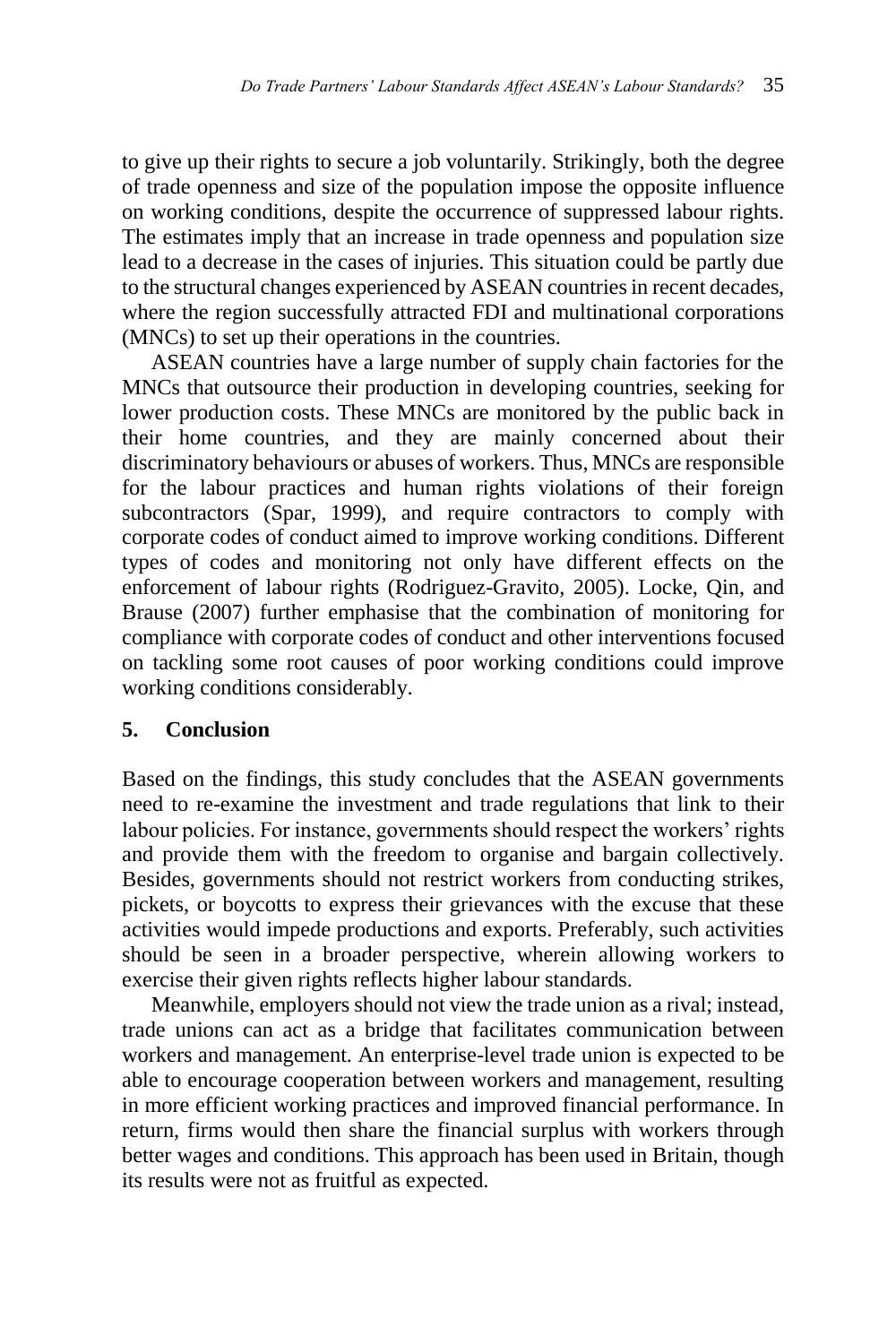Furthermore, ASEAN countries should be alerted to the finding discovered in this study pertaining to the cases of injuries in the workplace. This study finds that there is a race to the bottom among the sample countries in terms of hazardous working environments. This finding reflects that workers either have low awareness of occupational safety and health matters, or they give and take in order to be employed and get paid.

This study is unable to address the race to the bottom issue in a narrower scope, such as the effect of labour standards on individual countries and at the level of industries or sectors, constrained by the non-availability of labour standards statistics for developing countries in most of the databases. Further investigation is needed to evaluate the effectiveness of standards harmonisation under the AEC Blueprint in improving the workers' rights and conditions.

### **Acknowledgement**

We are grateful for the financial support of the Malaysian Ministry of Education Exploratory Research Grant Scheme (Grant No.: 5527083). We also thank participants of the International Borneo Business Conference 2014 for their useful comments. Special thanks to Professor Fukunari Kimura and economists from the Economic Research Institute for ASEAN and East Asia (ERIA) for their valuable comments.

### **References**

- Amante, M. S. (2003). ASEAN industrial relations: Is a regional framework possible? In *Proceedings, 2004 Asian Congress of International Industrial Relations Association (IIRA),* Seoul, Korea 23-26 June 2004.
- ASEAN Secretariat. (2008). *ASEAN Economic Community Blueprint.* Jakarta: ASEAN Secretariat. Retrieved from http://www.asean.org/ archive/5187-10.pdf.
- Ayadurai, D. (1990). Industrial relations in Malaysia, issues and responses. *Malaysian Management Review, 25*(1), 38-50.
- Bonacich, F., & Applebaum, R. (2000). *Behind the Label: Inequality in the Los Angeles Apparel Industry.* Berkeley and Los Angeles: University of California Press.
- Burawoy, M. (1983). Between the labor process and the state: The changing face of factory regimes under advanced capitalism. *American Sociological Review, 48*(5), 587-605. Retrieved from https://www.jstor .org/stable/2094921.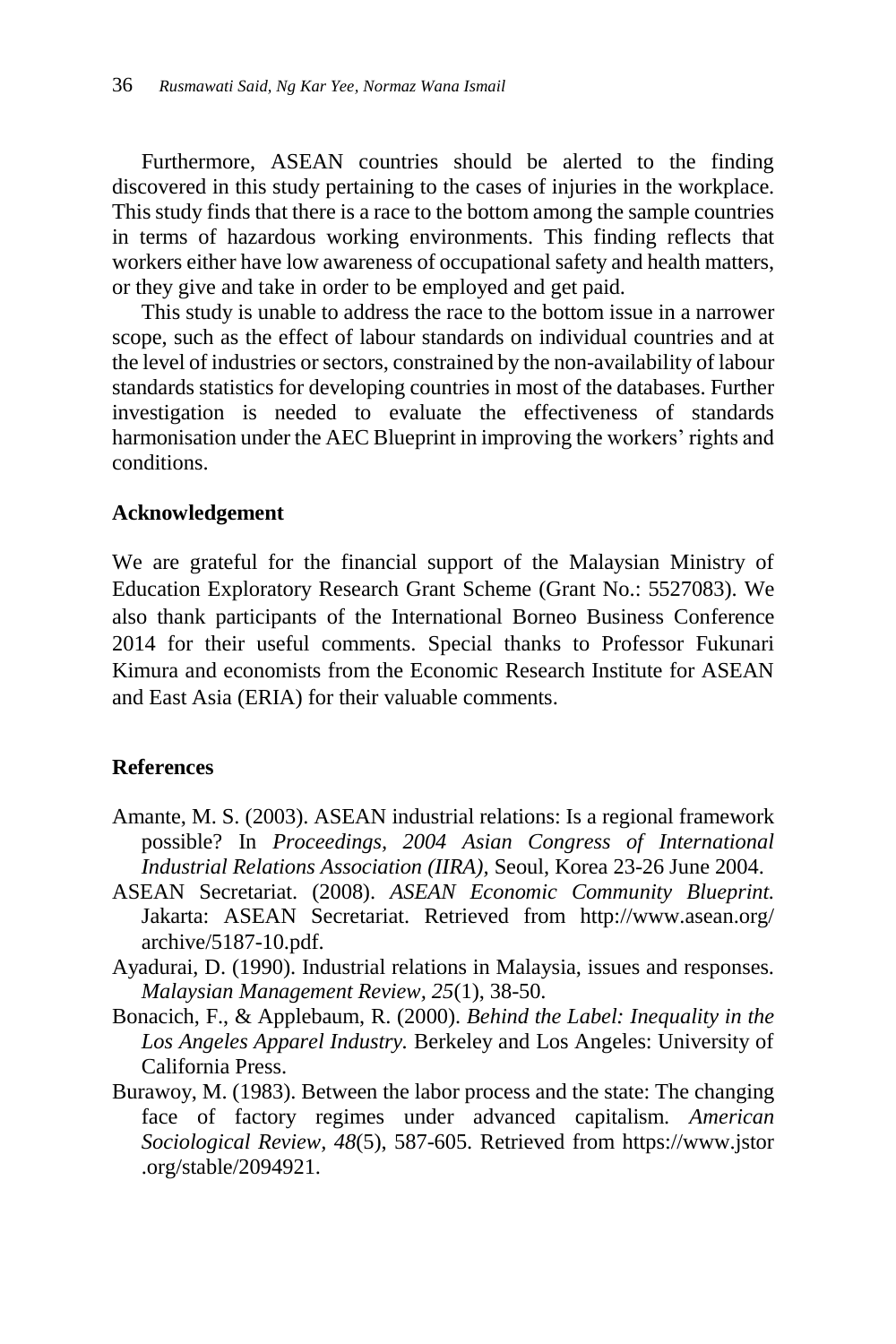- Busse, M. (2004). On the determinants of core labour standards: the case of developing countries. *Economics Letters, 83*(2), 211-217. https://doi.org/ 10.1016/j.econlet.2003.11.009.
- Cambridge Dictionary. (n.d.). *Race to the bottom.* Retrieved from Cambridge Dictionary: website https://dictionary.cambridge.org/dictionary/english /race-to-the-bottom.
- Caraway, T. L. (2009). Labor rights in East Asia: Progress or regress? *Journal of East Asian Studies, 9* (2), 153-186. https://doi.org/10.1017/ S1598240800002976.
- Chan, A. (2003). A 'race to the bottom': Globalisation and China's labour standards. *China Perspectives,* 46 (March-April), 41-49. Retrieved from https://journals.openedition.org/chinaperspectives/259.
- Chan, A., & Ross, R. (2003). Racing to the bottom: international trade without a social clause. *Third World Quarterly, 24*(6), 1011-1028. https: //doi.org/10.1080/01436590310001630044.
- Cho, H. J. (2002). Political risk, labor standards and foreign direct investment. *Paper presented at UCLA's CIBER Doctoral Research Seminar.* Ventura, CA.
- Collins, J. (2003). *Threads: gender, labor, and power in the global apparel industry.* Chicago: University of Chicago Press.
- Cowie, J. (1999). *Capital Moves: RCA's Seventy-Year Quest for Cheap Labor.* Ithaca , New York: Cornell University Press.
- Davies, R., & Vadlamannati, K. (2013). A race to the bottom in labour standards? An empirical investigation. *Journal of Development Economics, 103*(July), 1-14. Retrieved from https://doi.org/10.1016/j.jd eveco.2013.01.003.
- Dewit, G., Görg, H., & Montagna, C. (2009). Should I stay or should I go? Foreign direct invetment, employment protection and domestic anchorage. *Review of World Economics, 145*(1), 93-110. Retrieved from https://doi.org/10.1007/s10290-009-0001-x
- Department of Occupational Safety and Health. (2013). *Investigation of OSH Complaints,Occupational Accidents and Diseases .*Retrieved from http:// www.dosh.gov.my/index.php/en/.
- Drezner, D. W. (2001). Globalisation and policy convergence. *International Studies Review,3*(1), 53-78. Retrieved from http://danieldrezner.com /research/policyconvergence.pdf.
- Drezner, D. W. (2006). *The race to the bottom hypothesis: an empirical and theoretical review.* Retrieved 24 December, 2013, from The Fletcher School, Tufts University: http://www.iim.uni-flensburg.de/vwl/upload/ lehre/sose\_07/ba/int\_oek\_current/Linda.doc.
- Edwards, S. (1999). How effective are capital controls? *Journal of Economic Perspectives, 13*(1), 65-84.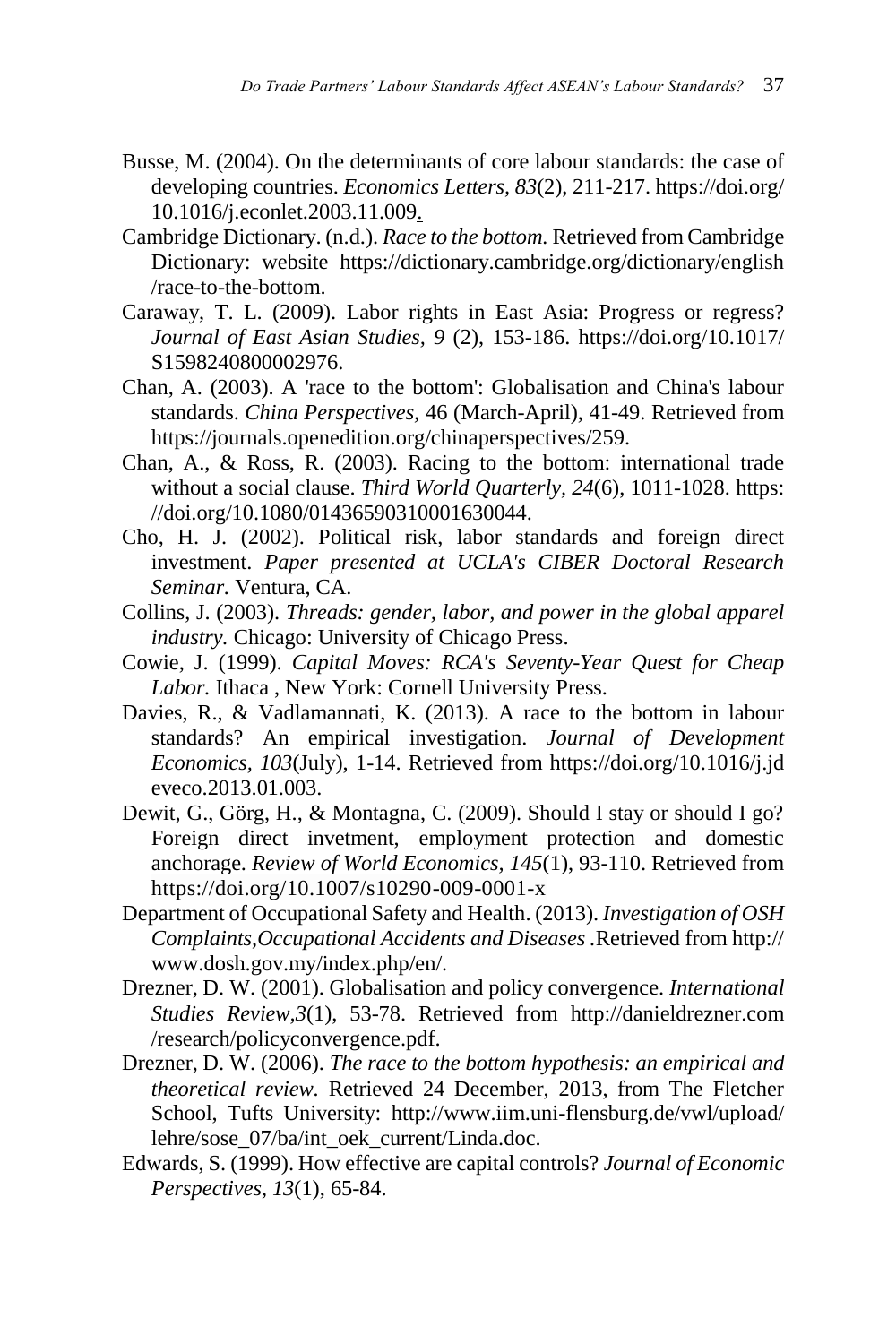- Ehrenreich, B., & Hochschild, A. (Eds.). (2002). *Global woman: nannies, maids and sex workers in the new economy.* New York: Henry Holt and Company, LLC.
- Fernandez Kelly, A. (1983). *For we are sold, i and my people: women and industry in mexico's frontier.* Albany: State University of New York Press.
- Frenkel, S., & Kuruvilla, S. (2002). Logics of action, globalisation, and changing employment relations in China, India, Malaysia, and the Philippines. *Industrial and Labor Relations Review, 55*(3), 387-412. https://doi.org/10.1177/001979390205500301.
- Giumelli, F., & van Roozendaal, G. (2017). Trade agreemnts and labour standards clauses: Explaining labour standards developments through a qualitative comparative analysis of US free trade agreements. *Global Social Policy, 17*(1), 38-61. https://doi.org/10.1177/1468018116637209.
- Goodman, J., & Pauly, L. (1993). The obsolescence of capital controls? *World Politics, 46*(1), 50-82. https://doi.org/10.2307/2950666.
- Gough, I. (2001). Globalisation and regional welfare regimes: The East Asian Case. *Global Social Policy, 1*(2), 163-189. https://doi.org /10.1177/146801810100100202.
- Greenhill, B., Mosley, L., & Prakash, A. (2009). Trade-based diffusion of labor rights: a panel study, 1986-2002. *American Political Science Review, 103*(4), 669-690. https://doi.org/10.1017/S0003055409990116.
- Harrison, A., & Scorse, J. (2003). Globalisation's impact on compliance with labor standards. Published in: Brookings Trade Forum 2004 (2004), 45- 82.
- Hayter, S., & Stoevska, V. (2011). *Social dialogue indicators: international statistical inquiry 2008-09.* Geneva: International Labour Office. Retrieved 19th August, 2015, from http://laborsta.ilo.org/applv 8/data/TUM/TUD%20and%20CBC%20Technical%20Brief.pdf.
- Hymel, P. A., Loeppke, R. R., Baase, C. M., Burton, W. N., Hartenbaum, N. P., Hudson, T. W., . . . Larson, P. W. (2011). Workplace health protection and promotion - a new pathway for a healthier-and-safer-workforce. *Journal of Occupational and Environmental Medicine, 53*(6), 695-702. https://doi.org/10.1097/JOM.0b013e31822005d0
- International Labour Organisation. (n.d.). *ILO Constitution.* Retrieved from International Labour Organisation: https://www.ilo.org/dyn/normlex /en/f?p=1000:62:0::NO:62:P62\_LIST\_ENTRIE\_ID:2453907:NO.
- International Trade Union Confederation (ITUC). (2007). *Internationally recognised core labour standards in Indonesia.* Retrieved 14th August, 2015, from International Trade Union Confederation website: http://www.ituc-csi.org/IMG/pdf/Indonesia\_report.final.FINAL.pdf
- International Trade Union Confederation (ITUC). (2008). *2008 Annual survey of violations of trade union rights - Brunei Darussalam.* Retrieved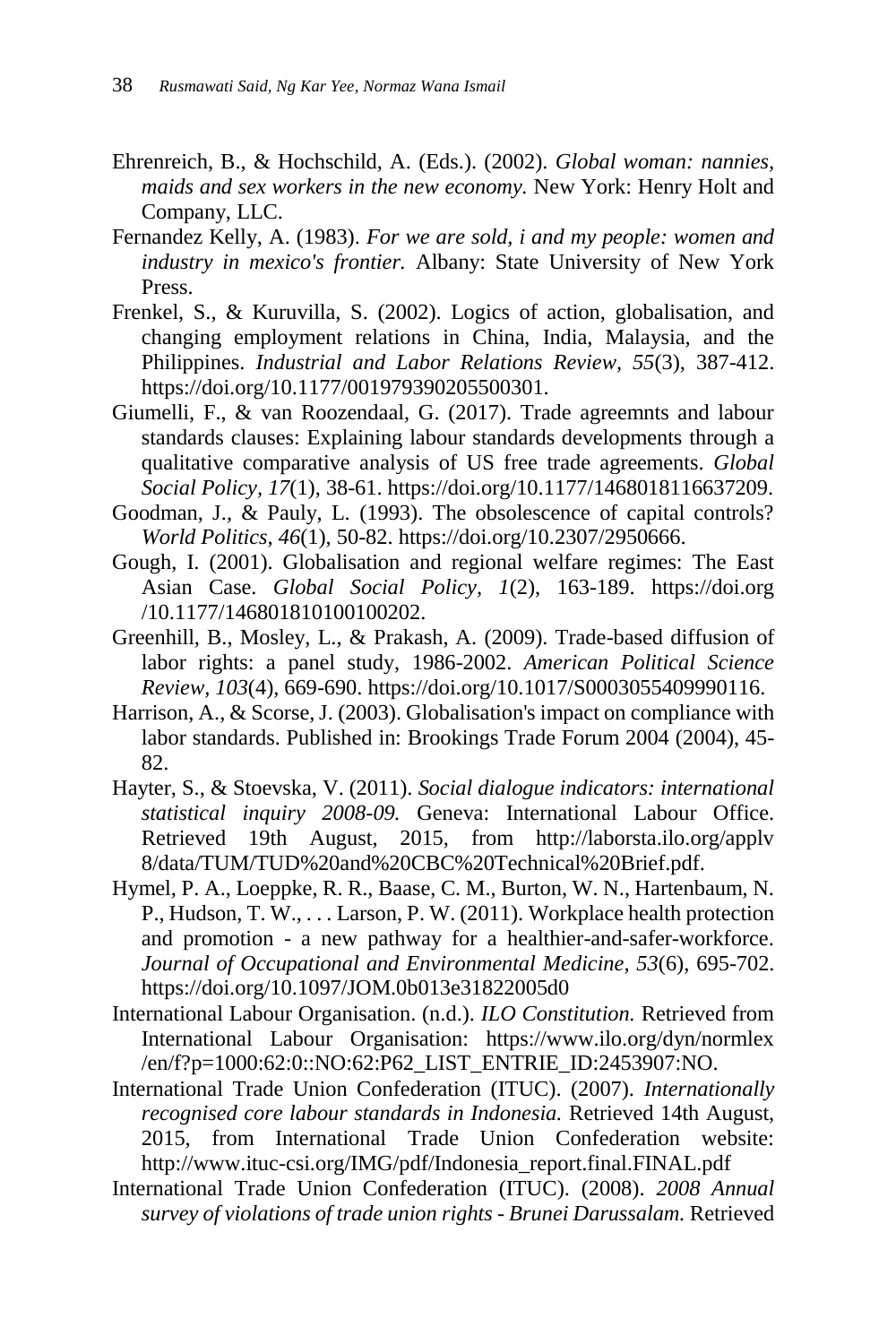from International Trade Union Confederation (ITUC): http://www.ref world.org/docid/4c52caa028.html.

- International Trade Union Confederation (ITUC). (2010). *Internationally recognised core labour standards in Malaysia.* Brussels: International Trade Union Confederation. Retrieved 14th August, 2015, from http://www.ituccsi.org/IMG/pdf/CLS\_Malaysia\_2010\_clean\_final\_def. pdf
- International Trade Union Confederation (ITUC). (2011). *Internationally recognised core labour standards in Thailand.* Brussels: International Trade Union Confederation. Retrieved 14th August, 2015, from http://www.ituc-csi.org/IMG/pdf/tpr\_thailand\_final.pdf.
- International Trade Union Confederation (ITUC). (2012a). *Internationally recognised core labour standards in Philippines.* Brussels: International Trade Union Confederation. Retrieved 14th August, 2015, from http://www.ituc-csi.org/IMG/pdf/new\_final\_philippines\_tpr\_2012.pdf
- International Trade Union Confederation (ITUC). (2012b). *Internationally recognised core labour standards in Singapore.* Brussels: International Trade Union Confederation (ITUC). Retrieved 14th August, 2014, from http://www.ituc-csi.org/IMG/pdf/singapore\_tpr-final.pdf.
- Jensen, N. (2006). *Nation states and the multinational corporation: a political economy of foreign direct investment.* New Jersey: Princeton University Press.
- Kuruvilla, S. (1995). Economic development strategies, industrial relations policies and workplace IR/HR practices in Southeast Asia. In K. S. Wever, & L. Turner (Eds.), *The Comparative Political Economy of Industrial Relations* (pp. 115-150). Madison, WI: Industrial Relations Research Association Series.
- Kuruvilla, S., Das, S., Kwon, H., & Kwon, S. (2002). Trade union growth and decline in Asia. *British Journal of Industrial Relations, 40*(3), 431- 461. https://doi.org/10.1111/1467-8543.00242.
- Locke, R. M., Qin, F., & Brause, A. (2007). Does monitoring improve labor standards? lessons from Nike. *Industrial and Labor Relations Review, 61*(1), 3-31. https://doi.org/10.1177/001979390706100101.
- Madami, D. (1999). A review of the role and impact of Export Processing Zones. *Policy Research Working Paper No.2238.* Washington D.C.: World Bank. Retrieved from http://siteresources.worldbank.org/EX TEXPCOMNET/Resources/24635931213887855468/11\_A\_Review\_of \_the\_Role\_and\_Impact\_of\_EPZs.pdf.
- Maierbrugger, A. (16 November, 2012). *Minimum wages on the rise in ASEAN.* Retrieved 31 December, 2013, from http://investvine.com/mini mum-wages-on-the-rise-in-asean/.
- Milkman, R. (2000). *L.A. Story: Immigrant Workers and the Future of the U.S. Labor Movement.* New York: Russell Sage Foundation.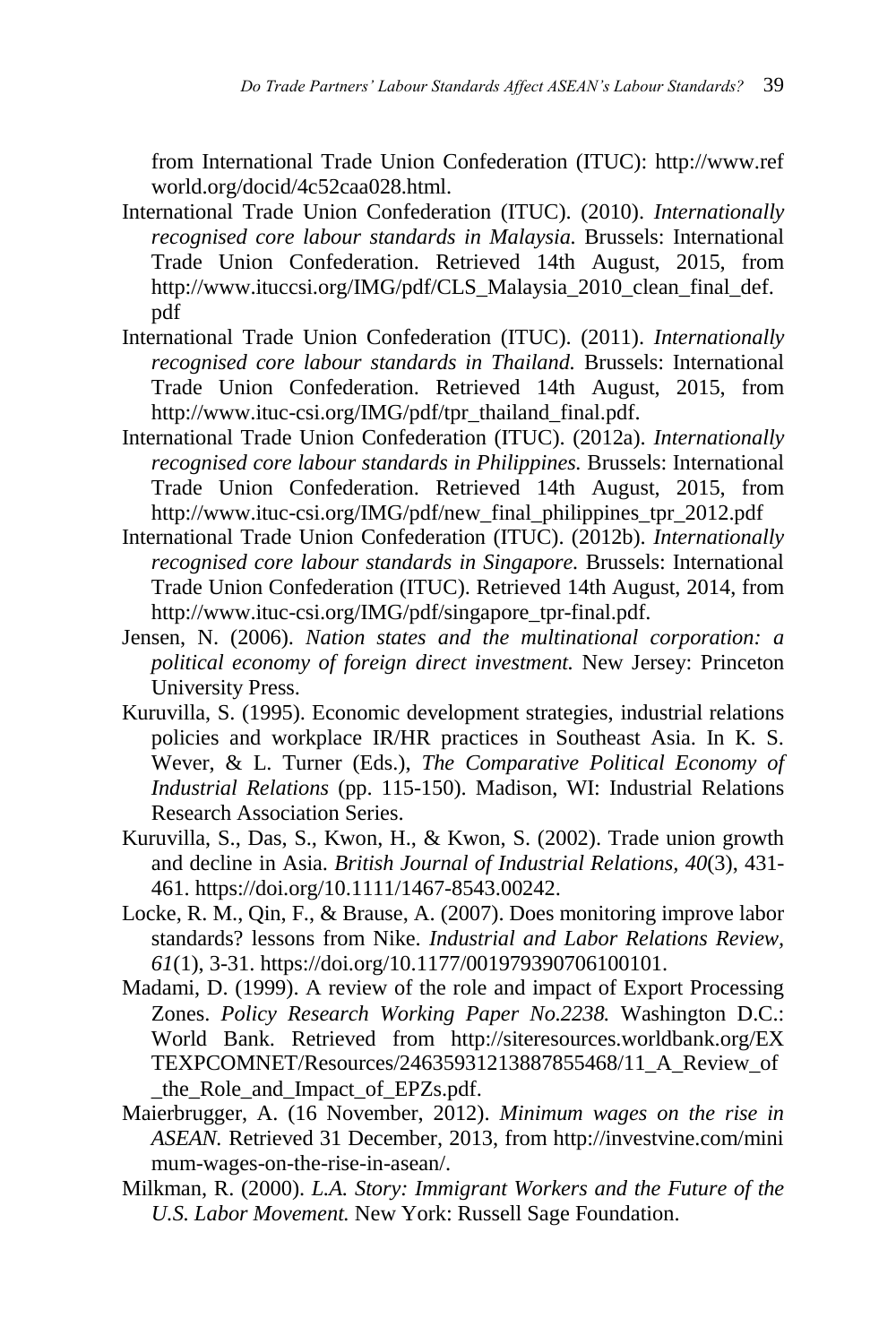- Mills, M., Blossfeld, H.-P., Buchholz, S., Hofäcker, D., Bernardi, F., & Hofmeister, H. (2008). Converging divergences? An international comparison of the impact of globalisation on industrial relations and employment careers. *International Sociology, 23*(4), 561-595. https://doi. org/10.1177/0268580908090728.
- Mosley, L., & Uno, S. (2007). Racing to the bottom or climbing to the top? Economic globalisation and collective labor rights. *Comparative Political Studies, 40*(8), 923-948. https://doi.org/10.1177/00104140062 93442.
- Neumayer, E., & Soysa, I. d. (2006). Globalisation and the right to free association and collective bargaining: An empirical analysis. *World Development, 34*(1), 31-49. https://doi.org/10.1016/j.worlddev.2005.0 6.009.
- Olney, W. W. (2013). A race to the bottom? Employment protection and foreign direct investment. *Journal of International Economics, 91*(2), 191-203. Retrieved from http://web.williams.edu /Economics/wp/Olney EmploymentProtectionAndFDI.pdf.
- Organisation for Economic Co-operation and Development. (1996). *Trade, Employment and Labour Standards: A Study of Core Workers' Rights and International Trade.* Paris: OECD.
- Organisation for Economic Co-operation and Development. (2000). *International trade and core labour standards.* Paris: OECD Publishing.
- Rastogi, V. (30 August, 2018). *Minimum wage levels across ASEAN.* Retrieved 11 October , 2018, from ASEAN Briefing: https://www .aseanbriefing.com/news/2018/08/30/minimum-wage levels-across-asea n.html.
- Rodriguez-Garavito, C. A. (2005). Global governance and labor rights: Codes of conduct and anti-sweatshop struggles in global apparel factories in Mexico and Guatemala. *Politics and Society, 33*(2), 203-233. https://doi.org/10.1177/0032329205275191.
- Rodrik, D. (1999). Globalisation and labor. In R. E. Baldwin, D. Cohen, A. Sapir, & A. Venables (Eds.), *Market Integration, Regionalism and the Global Economy.* Cambridge: Cambridge University Press.
- Ross, R. (2004). *Slaves to Fashion: Poverty and Abuse in the New Sweatshops.* Michigan: University of Michigan Press.
- Ross, R. J. (2006). A tale of two factories: Successful resistance to sweatshops and the limits of firefighting. *Labor Studies Journal, 30*(4), 65 - 85. https://doi.org/10.1177/0160449X0603000404.
- Ross, R. J., & Chan, A. (2002). From North-South to South-South: The true face of global competition. *Foreign Affairs Magazine, 18*(5), 8-13. Retrieved from https://www.foreignaffairs.com/articles/2002-09-01/no rth-south-south-south-true-face-global-competition.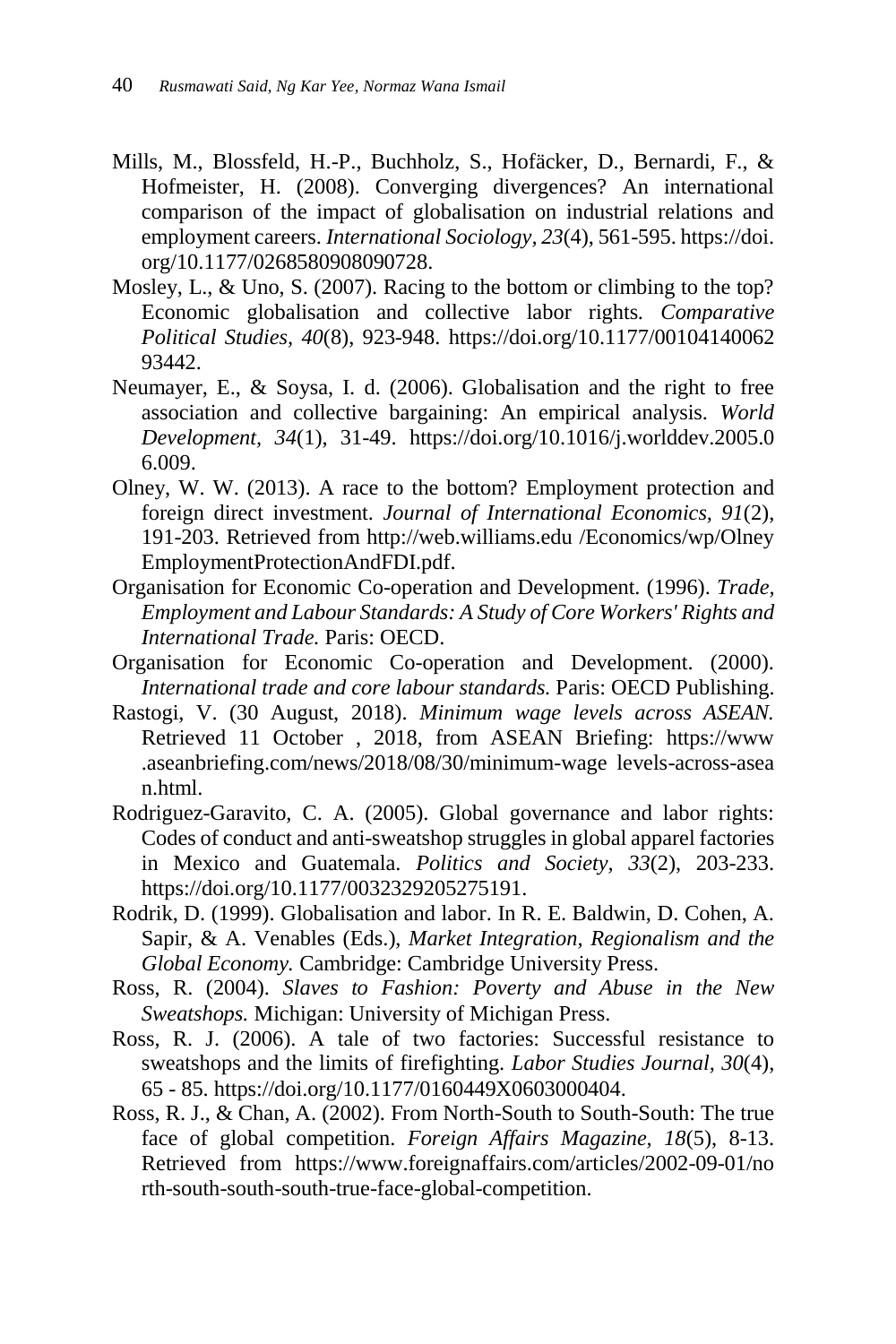- Rudra, N. (2002). Globalisation and the decline of the welfare state in less developed countries. *International Organisation, 56*(2), 411-445. https://doi.org/10.1162/002081802320005522.
- Seabury, S. A., Lakdawalla, D., & Reville, R. T. (2005). The economics of integrating injury and illness prevention and health promotion programs. *RAND Working Papers No.243*. Retrieved from https://ia800702 .us.archive.org/14/items/TheEconomicsOfIntegratingInjuryAndIllnessPr eventionAndHealthPromotion/Wr243.pdf
- Serrano, M. R. (2005). *Addressing union decline inthe ASEAN in the era of globalisation: Some strategies and initiatives.* Retrieved 22 April, 2013, from Freewebs: http://www.freewebs.com/upsolair/ADDRESSING%2 0UNION%20DECLINE%20IN%20THE%20ASEAN%20IN%20THE %20ERA%20OF%20GLOBALIZATION.pdf.
- Singh, A., & Zammit, A. (2004). Labour standards and the 'race to the bottom': Rethingking globalisation and workers' rights from developmental and solidaristic perspectives. *Oxford Review of Economic Policy, 20*(1), 85-104. https://doi.org/10.1093/oxrep/grh006.
- Spar, D. (1999). Foreign investment and human rights. *Challenge, 42*(1), 55- 80. https://doi.org/10.1080/05775132.1999.11472078.
- Thorbecke, W. (2010). An empirical analysis of ASEAN's labor-intensive exports. *Journal of Asian Economics, 21*(6), 505-513. https://doi.org/10. 1016/j.asieco.2010.07.008.
- Tonelson, A. (2000). *The Race to the Bottom.* Boulder: Westview Press.
- Tran, A. N., Bair, J., & Werner, M. (2017). Forcing change from the outside? The role of trade-labour linkages in transforming Vietnam's labour regime. *Competiotion & Change, 21*(5), 397-416. Retrieved from http://journals.sagepub.com/doi/pdf/10.1177/1024529417729326.
- Tyers, R., Phillips, P., & Findlay, C. (1987). ASEAN and China exports of labour-intensive manufactures: Performance and prospects. *ASEAN Economic Bulletin, 3*(3), 339-367. Retrieved from https://www.jstor. org/stable/25770121.
- Voon, J. P. (1998). Export competitiveness of China and ASEAN in the U.S. market. *ASEAN Economic Bulletin, 14*(3), 273-291. Retrieved from https://www.jstor.org/stable/25773491
- World Bank. (2013)*. World Development Indicators 2013. Washington, DC. © World Bank.* Retrieved from https://openknowledge.worldbank .org/handle/ 10986/13191.